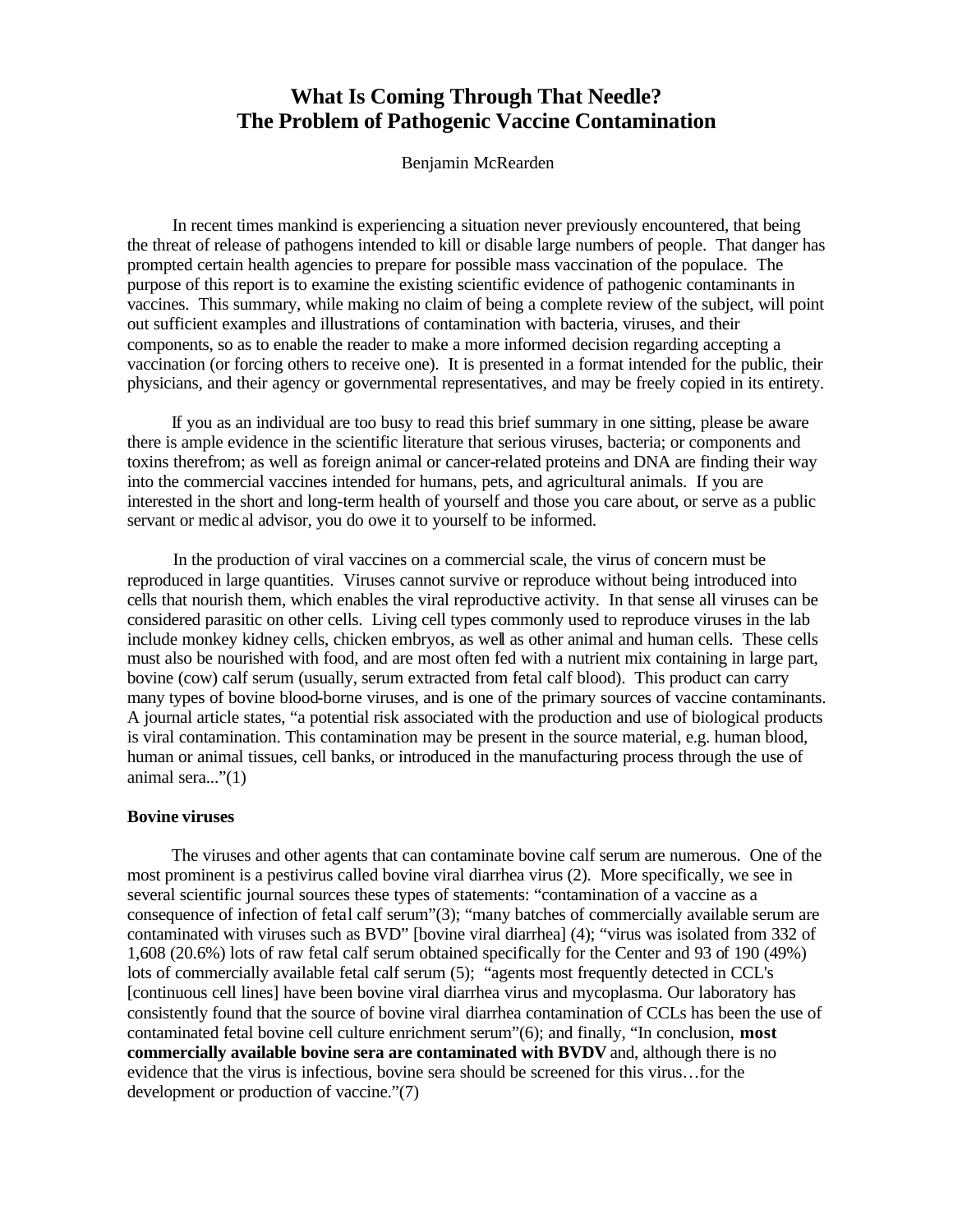Can this virus cause infection or disease in humans? New evidence shows this is possible, as researchers have found a new strain that was isolated from human cells, and it is very closely related to the bovine strains (8). One study finds that an alarming 75% of all laboratory cell lines examined were contaminated with pestivirus strains; of these, **all** of the bovine cell lines were contaminated with one of three possible BVDV strains; cell lines from other animal sources including primates, sometimes contained one of these BVDV strains (9).

 There is now heightened concern that this virus and others can cross species lines, creating new strains as they adapt to their new hosts, and this would include passage of the virus to and from humans. Whether the human strain of BVDV causes overt illness is uncertain, because physicians may be uninformed and not even be looking for this virus. It may be useful however, to compare the infection patterns in cattle. They can be persistently infected at a low level for their entire life with a non-pathogenic strain of the virus. Under these conditions, they consistently create and shed virus into the surrounding environment, which then infects other animals. The virus can nonetheless become lethal to the animal if it mutates, with the new form also causing "visible cell damage and death" in cultured conditions (10). The animal succumbs to gradual or acute deterioration of the gastrointestinal mucous lining, which produces diarrhea and its eventual demise. However, mutated virus is not *always* necessary to provoke debilitating illness and death, and ordinary virus can be isolated from the cow's pancreas, adrenal glands, and pituitary glands (11); the virus has also been documented as causing serious pulmonary illness (12). A study describes an outbreak of disease among goats due to a vaccine contaminated with a bovine pestivirus; oddly, these animals experienced reproductive failure and lesions to the central nervous system (13). So, can these disease symptoms in varied organs and tissues also occur in humans when they carry this virus short or longterm?

 A cursory examination of the literature indicates this may be occurring. One revealing study tells us "faeces from children under 2 years old who had gastroenteritis that could not be attributed to recognised enteric pathogens were examined…for Pestivirus antigens. Such antigens were detected in 30 of 128 episodes of gastroenteritis…The diarrhoeal disease in children excreting Pestivirus antigens resembled that in other children except that it was more commonly associated with signs and symptoms of respiratory inflammation."(14) There are also concerns regarding a pattern of pestivirus infection in infacts born with microcephaly, a condition wherein the head or cranial capacity is unusually small (15, 16).

 Scientists from the USDA National Veterinary Services Laboratory describe the situation quite clearly, and give an indication of the seriousness of the problem: "The high frequency of virus and antibody detection in individual animal or small pool samples suggests that any large pool of unscreened sera will be contaminated. Infection of cell cultures with BVDV can lead to interference with the growth of other viruses. **Vaccine produced on contaminated cells may in turn be contaminated, leading to seroconversion or disease in the vaccine.** The safety, purity, and efficacy of viral vaccines require BVDV testing of ingredients, cell substrates and final product."(17) And here is a similar statement from a New York Blood Center: "Bovine viral diarrhea virus, whose small virion size does not allow 100% assurance of its removal by filtration, **may potentially contaminate every lot of commercially produced fetal bovine serum**."(18)

 In reality though, how much of this particular viral contaminant has trickled into humans? Well, in spite of manufacturers and regulatory agencies claiming efficacy of their testing procedures, one 2001 study found 13% of human MMR, polio, or Streptococcus pneumoniae vaccines tested positive for pestivirus RNA (19). And another researcher observes, "serum antibodies against BVDV have been detected in approximately 30% of human population who had no contact with potentially infected animals."(16) Also, "pestiviruses adapted to human cell cultures may be harmful because serious BVDV infections in humans have been frequently suggested…The BVDV persistently infected in cell cultures used for vaccine productions have been shown to be a source of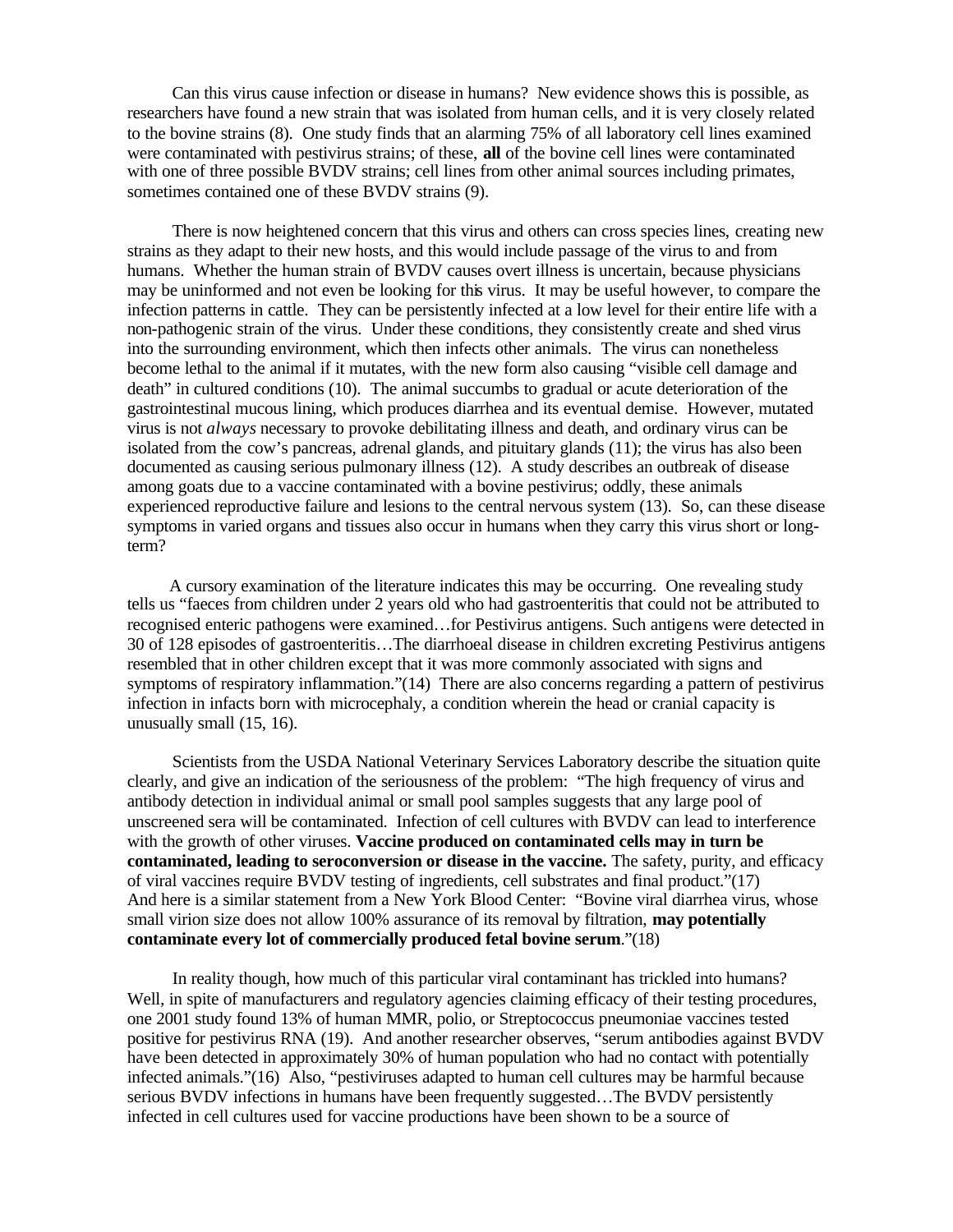contamination in live virus vaccines. It is, therefore, prerequisite to examine pestivirus contamination in cell cultures to avoid secondary infections in humans as well as in animals."(20)

# **Continuous immortal cell lines**

 This same scientist brings up another important issue. Because many medical-use biological products (including vaccines) are now being cultured or produced on what is called "continuous" cell lines (i.e., these are cell cultures consisting of "immortal" or cancerous types of cells because they have no limits on how many times they can divide), there is concern that viral contamination of these cell lines with a pathogen like bovine viral diarrhea virus, could spread cancer-promoting material into the human recipient. How could this happen? Briefly, it works like this. The virus (which in this case has a single strand of RNA for its genome) is capable of incorporating RNA from the cells in which it has been cultured, into its own genome. If any contaminant RNA virus is present in a culture that contains immortal cancerous cells, this virus can easily mutate to include unwanted oncogenic material, which can then get passed into the biological product intended for human medical use (16).

 Were you aware that biological products, including some common vaccines (for instance, polio and rabies), are being produced on "continuous" immortal cell lines? Manufacturers, scientists, and agencies will often assure us that these cells themselves are not "tumorigenic", i.e., they do not cause tumors per se. A closer look however, shows this is not always the case. While lab culturing may indicate that these types of cells are not immediately changing to overt tumor cells, it is now wellknown in the scientific community that after these cells have been repeatedly cultured a certain number of times, something causes them to convert to a cancerous state (21).

 This journal article summary addresses the issue in regards to Vero cells, which is a continuous cell line coming from the African green monkey, and is commonly used in vaccine production. It states, "One of the current criteria for evaluating the acceptability of cell lines for use in vaccine production is lack of tumorigenicity. Vero cells represent an example of a class of cells known as continuous cell lines. They were derived from African green monkey kidney, and their growth properties and culture characteristics have many advantages over other cell substrates for use in vaccine production. We have tested Vero cells for tumorigenicity in nude mice and in a human muscle organ culture system, and found a significant increase in their tumorigenic potential with increasing passage numbers. Cells at passage 232 and higher produced nodules in all nude mice inoculated."(22) [The term "passage" in this context means the number of times a cell line has been cultured].

 There is another very important issue reported in studies that is evidently being largely ignored as regards long-term vaccine effects and safety. There is obvious evidence that in the lab, continuous immortal cell lines react differently between one type of animal species and another (21, 23). As an example, tissue from one species will allow the immortal cell to induce a cancerous change more quickly, in comparison to tissue from a different species. These results then beg the following questions. How extensively have these continuous cell lines been tested on human tissues, and would the results vary from one *type* of tissue to another? And what happens over the long term…if an immortal cell from a vaccine culture makes its way into the final vaccine product, does it keep dividing in the human body? Another scenario might suggest the tumor-promoting portion of its DNA inserting into a viral genome, which then gets injected into the body…what happens at that point?

 Furthermore, given the evidence that closely-related animal species (as an example, various species of monkeys) react differently to immortal cells, do we also need to consider that any one vaccine intended for all humans might ultimately react differently among the various races, ethnic groups, and sexes? And what are the effects of the vaccine contaminants on persons with immune depression, on the elderly, or on infants?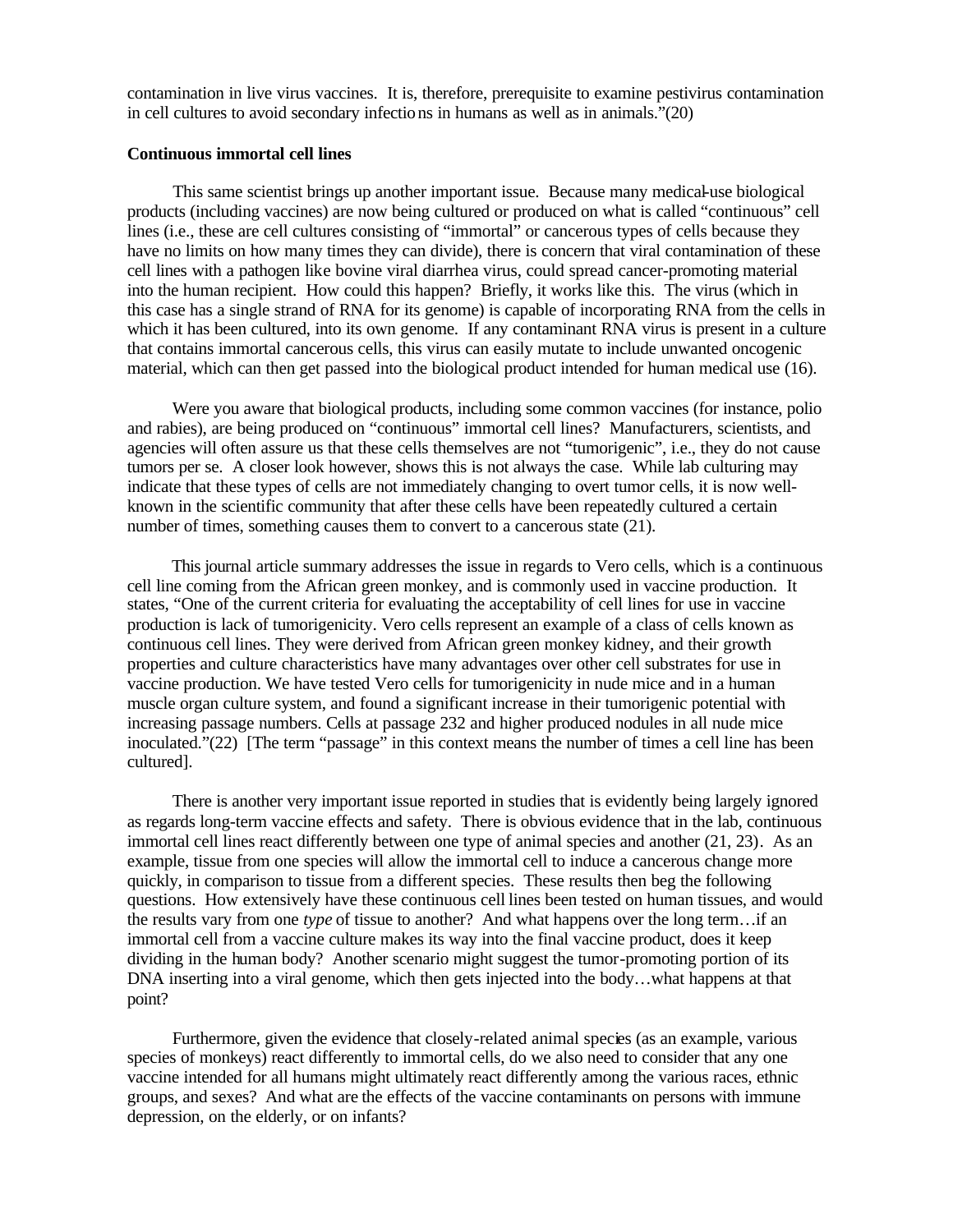A letter from the FDA to vaccine manufacturers dated as recently as March 2001 shows that this issue regarding immortal cell lines is still of concern. It states, "In general, CBER [Center for Biologics Evaluation and Research] currently views Vero cells as an acceptable substrate for viral vaccines, but has residual concerns…CBER recommends that all products derived from Vero cells be free of residual intact Vero cells. If your manufacturing process does not include a validated filtration step or other validated procedure to clear residual intact Vero cells from the product, please incorporate such a procedure into your manufacturing process."(24) It is now 16 years after the WHO gave a go-ahead (in 1986) to use continuous cell lines for vaccine production (25), and yet there are **very basic** safety questions not resolved by the manufacturers, agencies, and scientific community, much less the finer details (26, 27). One 1991 study reports: "Cell substrate DNA was shown to be an abundant contaminant in the clarified preparations of the Sabin type 1, 2 and 3 poliovaccines produced on a continuous cell line"(28). Another indicates that immortal cell lines showed 100-times greater number of DNA recombination events compared to normal cells (29). As one researcher states, "Using neoplastic cell lines as substrates for vaccine development could inadvertently result in viral-viral or viral-cellular interactions whose biological consequences are unclear…viral-viral and viral-cellular interactions **can result in the generation of new retroviruses** with pathological consequences."(30). We note the term "neoplastic" means the quality of having an abnormal growth characteristic.

 There is an even stronger statement dating back to 1990. A scientist in the field writes, "The present concern is for safety of vaccines made using transformed or neoplastic mammalian cells that may contain endogenous contaminating viruses or integrated gene sequences from oncogenic viruses. There is also concern for use of plasmid vectors employing promoter elements from oncogenic viruses. The principal concern for safety lies with retention of residual DNA in the vaccine, **especially since induction of cancer is a single -cell phenomenon, and a single functional unit of foreign DNA integrated into the host cell genome might serve to induce cell transformation** as a single event or part of a series of multifactorial events. Current proposed standards for vaccines would permit contamination with up to 100 pg [picograms] of heterologous DNA per dose. This is equivalent to about 10(8) 'functional lengths' of DNA. Total safety would seem to require complete absence of DNA from the product."(31)

 Please note that 10(8) means 10 to the power of 8, or **100,000,000 "functional lengths" of DNA are allowed per dose of vaccine** . Is there something wrong with this picture? How long will the general public be subjected to these vaccine products that according to this information, are nowhere near safe?

 It has taken, for instance, approximately forty years for the scientific community to finally acknowledge that we have a serious problem as a result of the contamination of polio vaccines with simian virus 40 (SV40) in the late 1950s-early 1960s. There has been previous evidence of some human brain and other tumors containing this virus (32, 33), but the medical community has been slow to acknowledge a definitive link between SV40 and cancer in humans. However, two independent research teams have recently found this virus present in 43% of cases of non-Hodgkins lymphoma (34, 35). Another study found it present in 36% of brain tumors, 16% of healthy blood cell samples, and 22% of healthy semen samples (36). And strangely, SV40 has now been found to infect children (37). Considering that children of this era, are not supposed to be receiving the virus via the vaccine contamination route, this would therefore imply that SV40 is being transmitted from one human to another, in ways not previously known.

 Other simian viruses may also be contaminating the (Vero) monkey cell lines used for vaccine production. One example from the literature cites the contamination presence of SV20, which is a oncogenic simian adenovirus (38).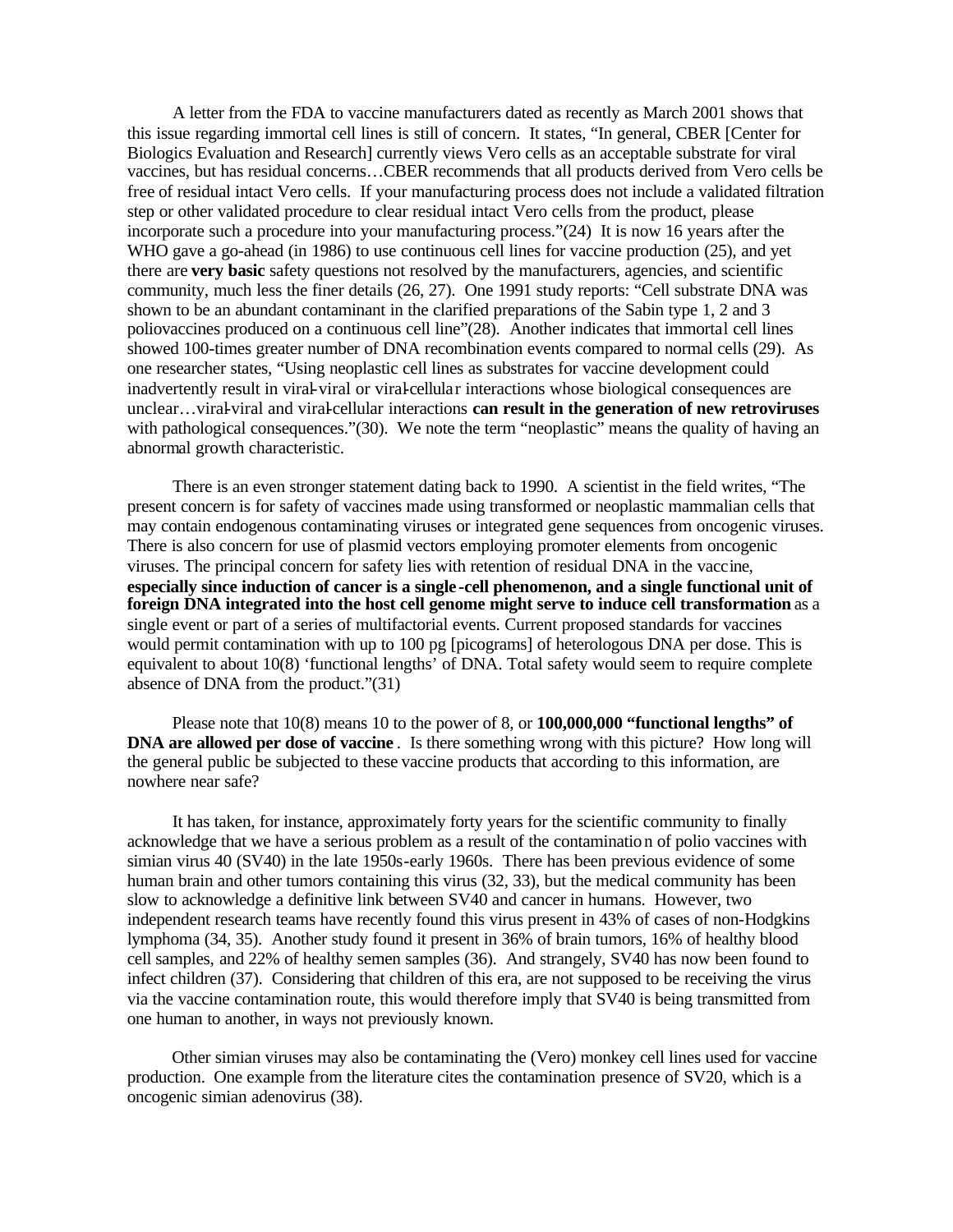Simply put, are we in a state of denial that vaccines are ultimately transmitting viruses, DNA, and proteins into humans from foreign animal sources (and possibly unhealthy human sources), and that this may be strongly contributing to the incredible upsurge in cancers and serious chronic diseases? Are these foreign animal genes altering *your* DNA? Furthermore, given that viral presence can sometimes take years to manifest actual disease symptoms, and then considering the tendencies of health-related agencies and corporations towards **short**-term solutions and profits, will we ever truly know the **long**-term consequences until it is too late?

## **Other bovine viruses**

 Another contaminating virus found in the calf serum used for vaccine production is bovine polyomavirus (polyomaviruses are strongly associated with cancer); one pertinent article is titled "Bovine polyomavirus, a frequent contaminant of calf serum"(39). Other contaminants include a virus from the parvovirus family (40); another study cites "virus-like particles" and "mycoplasma-like agents" in 68% and 20% of the samples, respectively (41); and yet another mentions the presence of infectious bovine rhinotracheitis virus (aka bovine herpesvirus 1), and parainfluenza-3 virus in addition to the common BVDV (42). An interesting report from 1975 not only affirms the presence of these viruses in calf serum, and mentions the additional presence of bovine enterovirus-4, but also tells us that 25% of serum lots that were pre-tested by the suppliers and "considered to be free of known viral contaminants" were actually contaminated with bovine viruses (43). It should be obvious that any bovine blood-borne virus (including serious retroviruses such as bovine leukemia virus, bovine visna virus, and bovine immunodeficiency virus) could ultimately end up in human or animal vaccines via the use of calf serum in the manufacturing process.

 Contamination of calf serum with certain bovine herpesviruses, and the possible implication for human health, deserves a bit of scrutiny. It is known that bovine herpesvirus-1 replicates easily in a human embryo cell line called WI-38 (44). It is also known that bovine herpesvirus-4 is quite "persistent" in calf serum, and has a wide host range, including human cells (45). In fact, this particular virus strongly replicates in two human embryonic cell lines, WI-38 and MRC-5, enough so to prompt one author to give these details and a warning: "PCR [polymerase chain reaction] detected a 10,000-times-higher level of BHV-4 [bovine herpesvirus-4] DNA… the supernatant indicated a 100-fold increase of infectious particles. Since this is the first bovine (human herpesvirus 8 and Epstein-Barr virus rela ted) herpesvirus which replicates on human cells in vitro, the danger of possible human BHV-4 infection should not be ignored." (46)

 The clincher to this possible contamination, is that these same human cell lines WI-38 and MRC-5 are two of the **most common human cell lines used to manufacture viral vaccines**, (for example - rubella, chickenpox, smallpox) and these cell lines are of course, commonly nurtured with calf serum.

#### **Contaminants from chicken sources**

Some viral vaccines are produced by growing the virus in chicken eggs. Common human vaccines manufactured by this method include influenza, mumps, measles, yellow fever, and others. Like the vaccines that include bovine-source materials, those derived from chicken embryo culture are plagued with some very serious viral contamination problems.

 Avian leukosis virus (aka avian leukemia virus or ALV) is a retroviral pathogen that infects large segments of the modern poultry industry, is present in commercial chickens and eggs, and thus exposes humans on a consistent basis (47). An interesting virus in the sense that it can be considered a "parent", it easily transforms into a dizzying array of related viruses by hijacking one of numerous cancer-related gene segments from its host, and inserting it into its own genome. Furthermore, it has the additional capability of inserting itself into the host (including human) genome, hiding out so to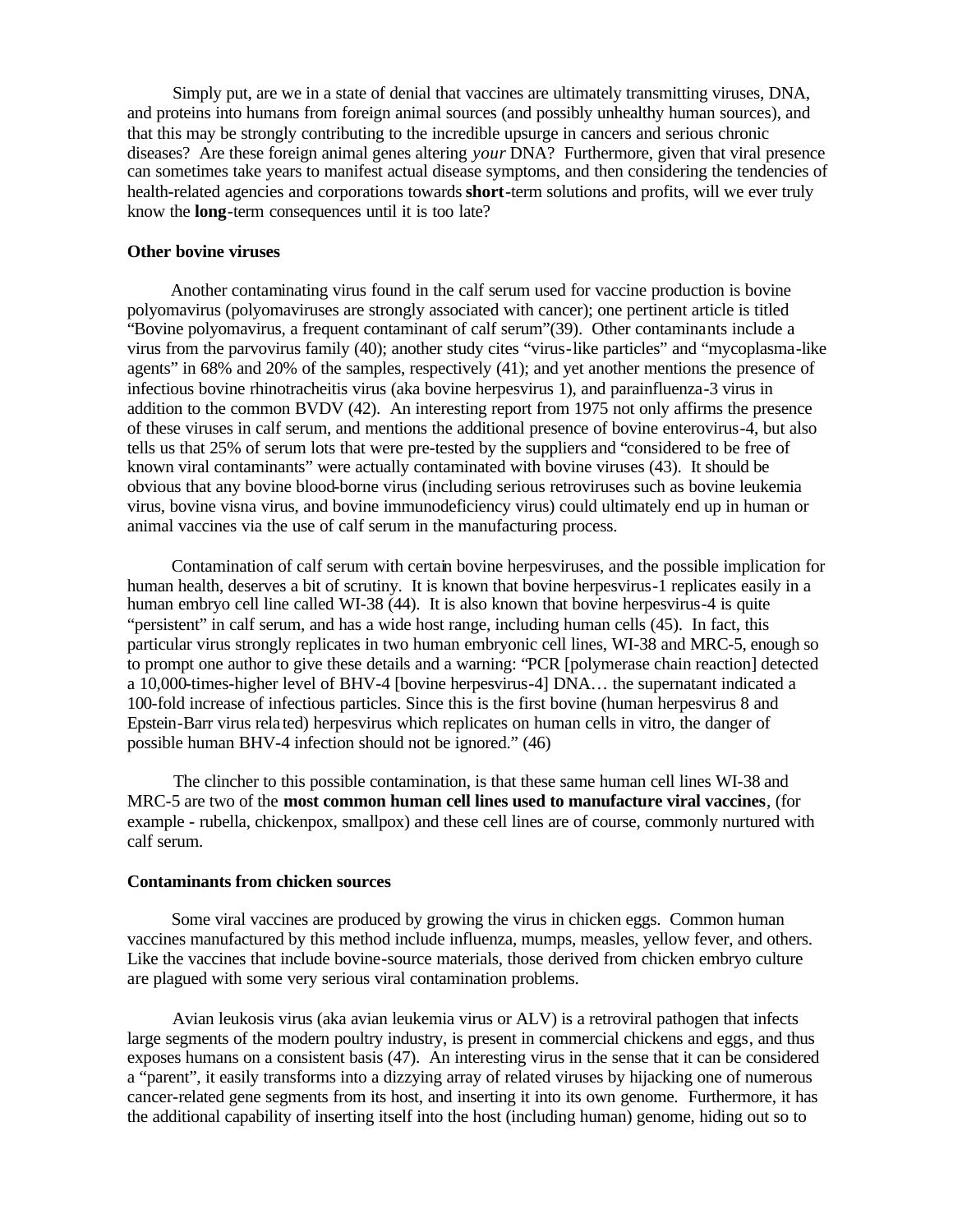speak, and causing cancerous cell transformation from that location. There is now much scientific literature available that describes the various active mechanisms of this and other cancer-associated viruses (48). Viruses that originate from the "parent" avian leukosis virus, include the potent Rous sarcoma virus, Rous-associated viruses, avian myeloblastosis virus, avian myelocytoma virus, avian erythroblastosis virus, Fujinami sarcoma virus, etc. One group of researchers studying the mechanism of ALV writes, "Serial passaging of a retrovirus that does not carry an oncogene on such cultures **leads with a high frequency to the emergence of new viruses** that have transduced oncogenes…"(49). In other words, given the right growth conditions, ALV can easily transform into other closely related viruses that are known to be cancer-related.

 Just how common is this avian leukosis virus in viral vaccines? The first evidence of contamination came to light in the 1960s when yellow fever vaccine was found to contain it (50). Since that time, it is common knowledge in the industry that this virus (or components thereof) still linger in human and animal vaccines (51). Indeed, the respected Fields Virology text (year 2001 edition) states, "At the present time, vaccines produced by some of the world's 12 manufacturing institutes are contaminated with avian leukosis virus"(52). One point that researchers in this field *do* agree upon, are the presence of ALV, avian endogenous virus, avian reticuloendotheliosis virus (another poultry retrovirus), and also an enzyme called reverse transcriptase (a component of retroviruses) in final vaccine products intended for human use, especially the mumps, measles, yellow fever, and influenza vaccines (53, 54, 55). What they do *not* agree upon are the effects on humans in terms of transmission, infection, and possible subsequent disease. A recent study coming out of the U.S. CDC (Centers for Disease Control), which analyzed frozen blood serum samples from children that had received MMR vaccinations, reports no avian viral presence in these samples (56).

 And yet, we see reports from other researchers that make us question the results of that study. As is often the case with viruses, some strains will show particular affinities for certain types of tissues or growth conditions, and ALV is no exception (57). One researcher makes the effort to explain, "Because of the difficulty in infecting mammalian cells in vitro with these viruses, it is generally held that they do not infect humans…Our results show that exposed poultry workers **and subjects with no occupational exposure to these viruses** have antibodies in their sera specifically directed against ALSV [Avian leucosis/sarcoma viruses]… Further investigation into whether these findings mean that virus has been integrated into the human genome is needed, to assess the public health implications of these results."(58). He also explains in another article, that given the known behavior of these viruses in mammalian cellular culture, a blood serum test will not always provide the correct evidence of viral presence in the human body (47). In other words, does the virus (or viral antibodies) need to be actively present in the blood stream at the time of the blood draw? What if the viral particles have retreated into other tissues? Thus the CDC study mentioned above may not have presented an accurate assessment of viral presence, or long-term effects from the numerous ALVassociated "offspring" viruses. Considering that ALV can for example, easily capture the human "erbB" oncogene (59), and that erbB as well as the oncogene called myc are strongly associated with common forms of human breast cancer, it seems that the issue of ALV vaccine contamination would deserve a high level of attention! (By the way, the general reader should not feel intimidated by the abbreviations associated with oncogenes…erb refers to "erythroblastosis", and myc refers to myelocytomatosis, which are the names of two ALV-associated offspring viruses). A well-known microbiology text reinforces these concepts by teaching, "Proto-oncogenes become incorporated into retroviral genomes with surprising ease." (60)

# **Toxin contamination**

 The unintentional presence of bacterial-source toxins (called "endotoxins" or "exotoxins") in human and veterinary vaccines has been recognized for many years. Such toxins are originally present in source materials, or are produced as a result of bacterial infection during the manufacturing process (61, 62). The various methods used in attempts to eliminate viruses and bacteria from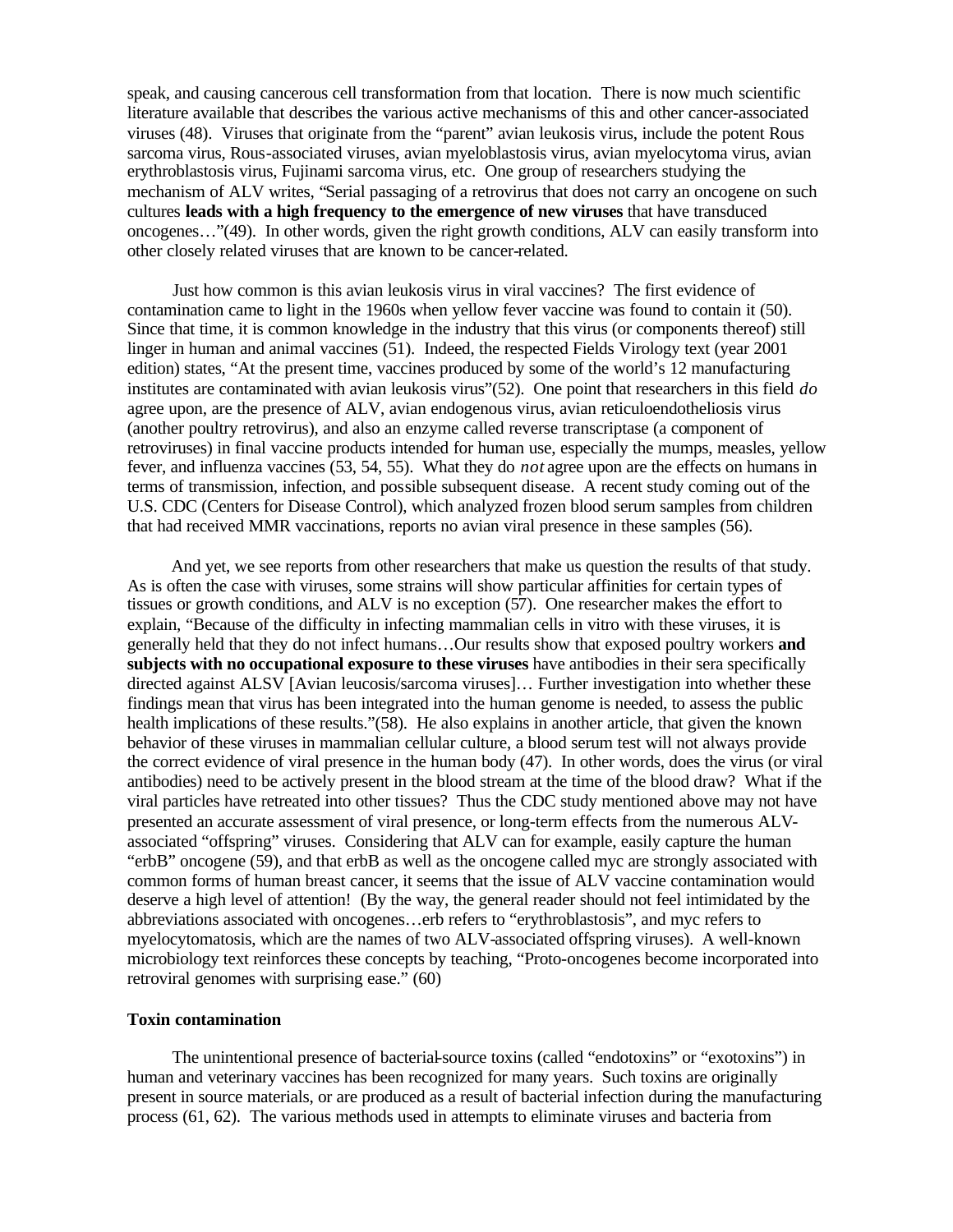vaccines are simply not effective in the removal of these problematic toxic proteins (63). Several observers have expressed concern that the presence of endotoxin may be a source of severe adverse reactions seen in some individuals after receiving a vaccine (61, 64). Some vaccines, such as those for diphtheria and tetanus, are specifically created to induce a protective mechanism in the body against the bacterial toxin; however, vaccines prepared from bacteria can contain appreciable and potentially dangerous lingering amounts of toxin, despite the steps used during manufacture to decrease the toxic potency, as described in this comment: "Vaccines composed of gram-negative bacteria contain endotoxin in considerable amounts. This may result in adverse effects after vaccination of sensitive animals." (65). It has also been reported that bacterial toxin contamination residing in calf serum, can cause breaks in the DNA of human cells (66).

#### **Bacterial contamination - nanobacteria**

 Nanobacteria is a recently discovered pathogen that infects humans. Now considered to be the smallest existing bacterial form known to science, it escapes through common filtering processes, and can easily invade other cells and cause cell death. Nanobacteria also are classed as "pleomorphic", that is, they have the ability the change physical form. A human variety of this pathogen has been found to cause or be associated with a host of disease conditions, only a few of which include atherosclerosis, coronary artery / heart disease, kidney stones and kidney disease, arthritis, MS, alzheimers, some cancers, and other conditions (67).

 Since this species of bacteria is specific to mammals, and must be lab-cultured in mammalian blood or serum, it is not surprising that this variety of nanobacterium has been isolated as a contaminant from bovine calf serum, other mammaliam bio-products, and vaccines. One study reports that 100% of serum of cattle in a US herd showed antigens to nanobacteria, and cites another report from Europe that, "more than 80% of commercial bovine serum lots contain Nanobacterium" (68). Obviously, any vaccines that must incorporate mammalian products during production (which would include cow, monkey, or human cells, blood or serum), will be prone to nanobacterial contamination. This was indeed verified when a group of researchers found that 2 out of 3 lots of inactivated polio vaccine, and 3 out of 6 lots of veterinary vaccines were contaminated with nanobacteria. They also point out that the bacteria could be coming from calf serum *and* contaminated culture cell lines (69). Any reasoning person with a basic knowledge of vaccine production can deduce that nanobacteria have undoubtedly been infecting humans in a fairly widespread manner via vaccination procedures. One might also wonder whether it has contributed to the current prevalence of atherosclerosis and generalized heart disease.

#### **Bacterial contamination – mycoplasmas and related forms**

 If there is any one type of bacterial contamination in vaccines that warrants particular attention, it would be mycoplasmas. These small organisms have a structure not characteristic of most forms of bacteria, i.e., they usually contain a thin outer membrane as compared to the more complex walls of common bacterial forms. They are described as being capable of slipping through filtration procedures, and can transfer to other media through the air or via routine handling in the lab (70). One source states that "less than 10% of laboratories actually test for infection/contamination regularly"…that mycoplasmas are "influencing almost every aspect of cell biology"…and that labs "which do not test for mycoplasma probably harbour contaminated cell lines and may even have their entire stocks contaminated, as mycoplasma spreads readily along cell lines via regents and media, the operator and the work surface" (71). They are resistant to certain types of antibiotics used to kill other bacteria (70, 72), and are subject to changing form under varying physiological or biochemic al conditions (73).

 The journal and industry literature is filled with references to the problems of mycoplasma contamination in cell cultures and vaccines. Various studies cite corrupted cell lines ranging in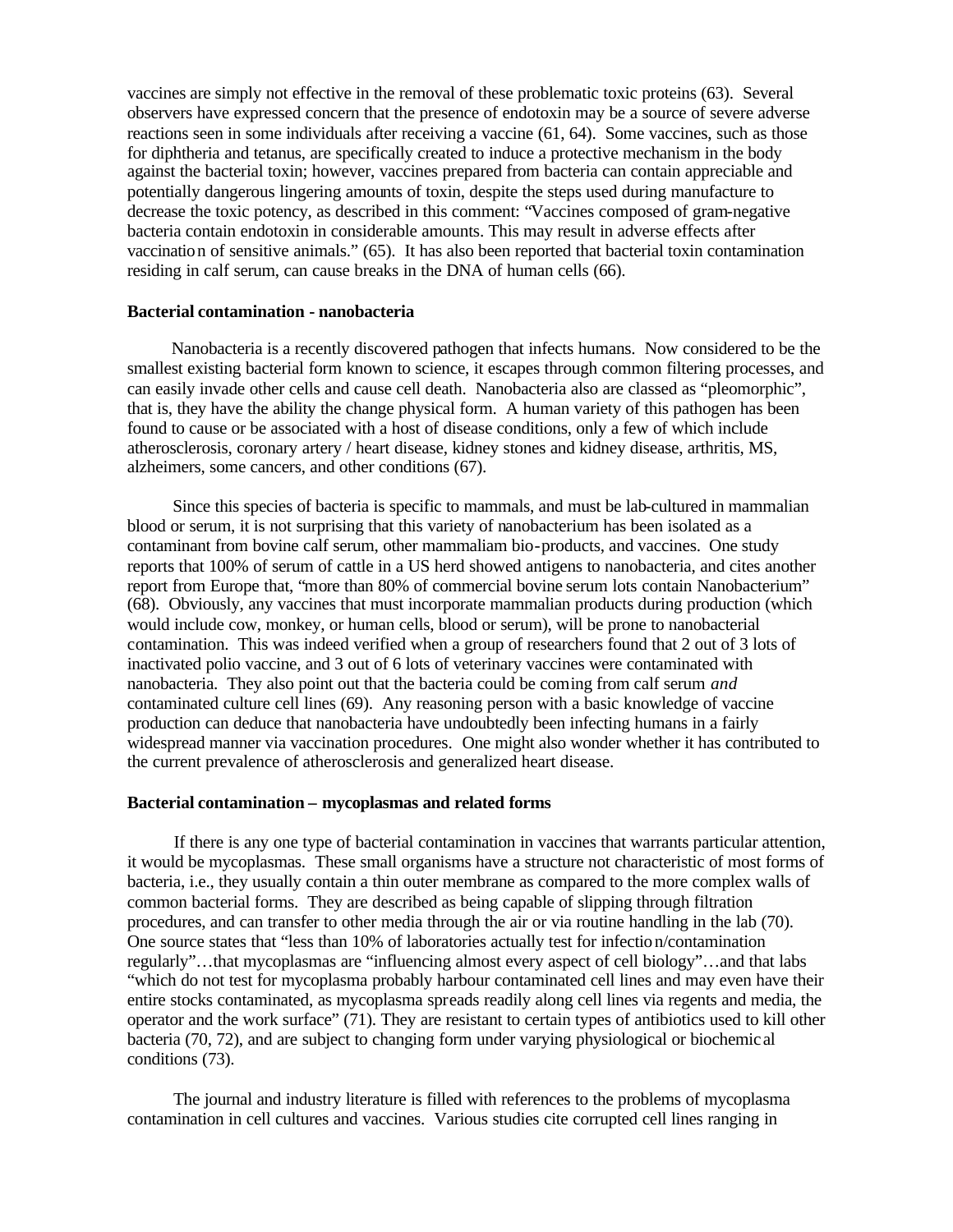occurrence from 5% to 87% (71, 72, 74, 75, 76), and as we now know, once this pathogen is in the cell culture being used to make the vaccine, it is liable to end up in the final product (77, 78, 79,80). One author states, "Mycoplasma contaminants can be considered important not only because of their role as pathogens but also because they may indicate that insufficient care has been taken during vaccine manufacture or quality control." (81). Species of mycoplasmas that have polluted the cell cultures include Mycoplasma hominis, M. fermentans (implicated in Gulf War illness), M. arginini, M. hyorhinis, M. orale, M. pirum, M. pneumoniae, and Acholeplasma laidlawii (75, 76, 82). Any reputable company that sells tissue or cell culture material, also must test for and sell kits to detect mycoplasmas (72, 75, 76, 83, 84).

 Mycoplasmas and associated variant forms have long been associated with many disease processes, including cancer, chronic illnesses such as chronic fatigue syndrome, fibromyalgia, arthritis, Gulf War Illness, and many others (73, 85, 86). It would be impossible to cite all the pertinent references in this short report, on this vast arena of microbiology that is often ignored by much of the medical community, sometimes with tragic consequences. Mycoplasmas without question have the capability of altering cell membranes and their antigens, disrupting DNA, and altering cellular metabolism both in vitro and in vivo (70, 71, 72, 73, 86).

#### **Cross-contamination of cell lines**

 As we recall that all viral vaccines can only be produced with the use of cells, the purity of the cell lines an important issue. The most famous example of many cell lines becoming contaminated from outside sources, occurred when the famous and extremely fastidious HeLa cancer cells started showing up in labs across the world in the 1960s. The phenomenon is well-documented (87, 88, 89, 90), and is even the subject of an entire book (91). One study from 1976 cited a litany of contamination in **all** primary and continuous cell lines that were examined – many viruses were found, as well as HeLa cells (92). As the years progress, the reports continue to come in: one from 1984, for instance, tells of inter- and intra-species cell cross-contamination, that 35% of all cell lines were corrupted, and that most of these lines were (originally) cells of human origin (93).

 Let's fast-forward to 1999. A study in Germany finds that the problem is continuing, if not worsening. In a survey of human cell lines, the most common cross-contaminants came from "classic tumor cell lines"; that these polluted lines had been unknowingly used in "several hundred" projects which generated potentially false reports; and that they considered it a "grave and chronic problem demanding radical measures" (94).

 The situation is such that several scientists were prompted to write a letter to the respected journal "Nature" in January 2000, calling for immediate action to institute procedures that would verify the purity of cells used for research and production of biological products, ensure freedom from mycoplasma, and include biohazard information (95). (Did I hear that correctly – cells can be considered a biohazard)? Has anything changed since then to remedy the situation? There is another report from Jan. 2002, that two major cell lines used in research projects actually turned out to be HeLa cells (96).

 I ask the reader to now recall information from earlier in this report, that there are proposals being considered to produce vaccines and other biological products using distinctly cancerous cell lines, including HeLa (25). Does this seem reasonable, especially since the current lines are already dangerously tainted with HeLa and possibly *other* cancerous cells? Please remember the 100,000,000 allowable pieces of cell-source DNA allowed per dose of vaccine (and this does not include the viral contaminants). Anyone care for a small, under-the-skin serving of human cancer-cell-component soup? With maybe a few monkey cell fragments for garnish, and viruses for flavor?

## **Additional points to consider**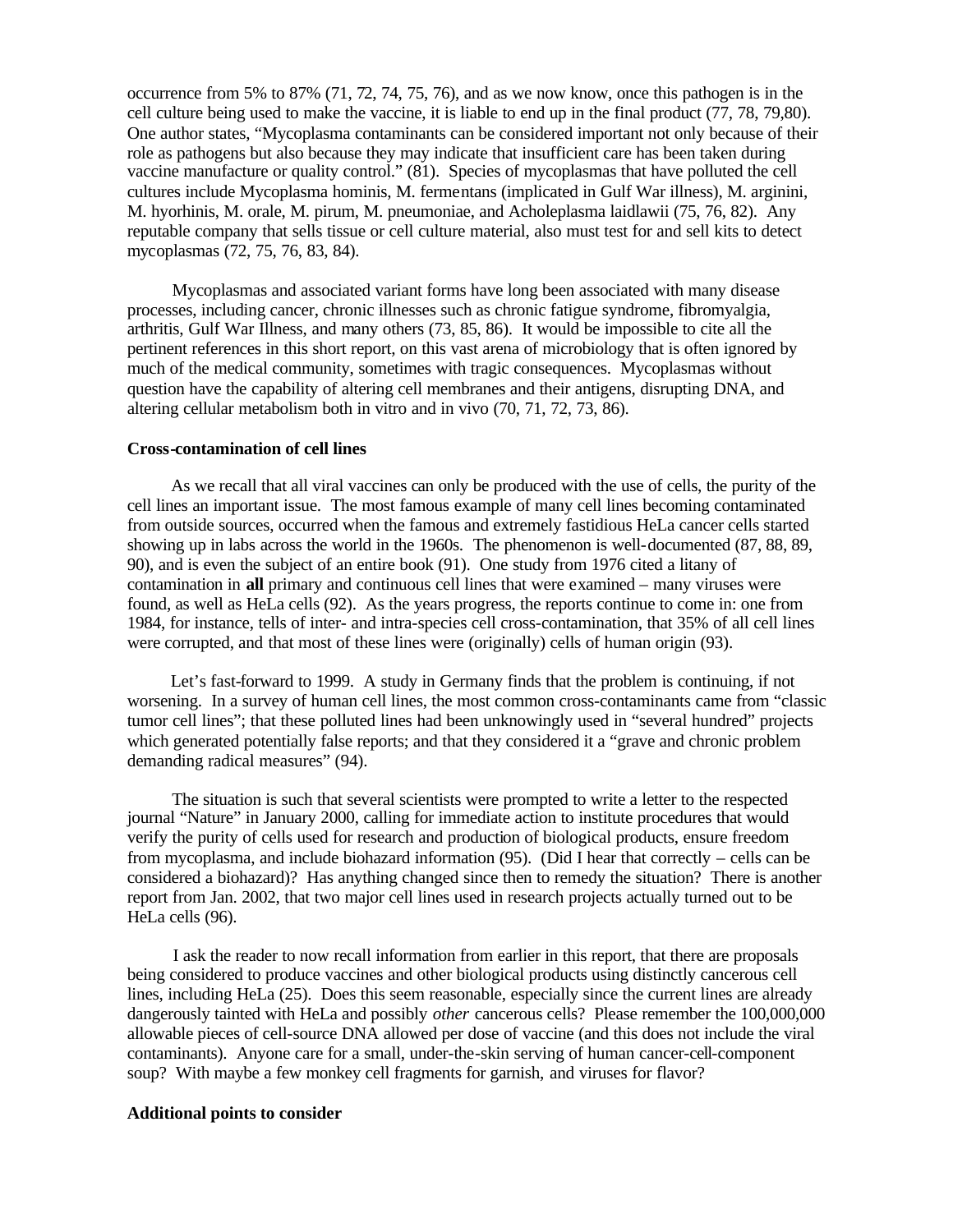There are several issues the public and medical community may want to be aware of concerning safe administration of vaccines. The human and animal body has normal barriers that help to protect against infiltration by foreign agents, among them are the skin, the respiratory and intestinal mucous linings, and the blood-brain barrier. The puncture of skin by a needle breaches that barrier. A group of researchers states, "Virus contamination of bioproducts such as vaccines, blood products or biological material used in surgery and for transplantations also is more hazardous because the application of contaminating virus usually occurs by circumvention of the natural barrier systems of the body…virus contamination of bioproducts should be considered as a hazard no matter which method has been used for its detection." (97). Of even more concern, is the administration of vaccines nasally (through the nose), or accidental passage via that route (98). Fields Virology text (2001) says, "The olfactory tract has long been recognized as an alternative pathway to the CNS [central nervous system]...olfactory neurons...are unprotected by the blood brain barrier." While that writer particularly addresses the flavivirus family [i.e., "intranasal inoculation of flaviviruses may result in lethal encephalitis" (99)], this pattern of potential danger may deserve further attention than it currently receives, especially if there ever is consideration to use a method of nasal inoculation for mass vaccination of the public or military, and there may be contaminating viruses or toxins in a vaccine that have an affinity for nerve cells and tissues.

 Mass immunization programs often use jet injectors to save the time and inconvenience associated with needles and syringes. However, a study published in July 2001, found that the four injectors tested had the capability of transferring tiny amounts of fluid and blood (and thus, viruses such as hepatitis B and C, HIV, etc.) from one recipient to the next (100). Numerous other articles confirm the danger, and question the safety of these devices, including one study that reported an outbreak of hepatitis B associated with use of a jet injector (101, 102).

 Some of the newest types of vaccines are called "subunit" and "naked DNA" vaccines. Without going into the intricacies of their production, they involve techniques used in genetic engineering. Subunit vaccines generally will insert a viral or bacterial DNA section into the DNA from yeast, which is allowed to reproduce in large quantities. The protein intended for inclusion in the vaccine is then separated from the yeast cells. In the case of naked DNA vaccines, the viral or DNA gene is first reproduced, then spliced into a plasmid (which is essentially free DNA, widely used in recombinant technology), reproduced in bacteria or cells, and then separated from them for inclusion in the vaccine. Recombinant gene vaccines can also be produced via these methods – for instance, hepatitis B is now an exclusively recombinant vaccine (103, 104)

 One of the major concerns with these methods is the unpredictability and interaction of the final vaccine product with the proteins or DNA of the host. A document from the FDA states: "Genetic toxicity: Integration of the plasmid DNA vaccine into the genome of the vaccinated subjects is an important theoretical risk to consider in preclinical studies. The concern is that an integrated vaccine may result in insertional mutagenesis through the activation of oncogenes or inactivation of tumor suppressor genes. In addition, an integrated plasmid DNA vaccine may result in chromosomal instability through the induction of chromosomal breaks or rearrangements." (105). Another group advises, "Research findings in gene therapy and vaccine development show that naked/free nucleic acids constructs are readily taken up by the cells of all species including human beings. These nucleic acid constructs can become integrated into the cell's genome and such integration may result in harmful biological effects, including cancers." (106). And to reiterate the danger of tumorigenic cell lines, a researcher says, "More recently, recombinant DNA technology has expanded beyond bacterial cells to mammalian cells, some of which may also be tumorigenic." (107).

 It seems obvious that there needs to be a new and open dialog regarding vaccines among the regulatory agencies, manufacturers, research and medical community, and the public. Many have been ridiculed for refusing vaccination for themselves or their children, but considering the occurrences of short-term adverse events and questionable efficacy (108), possible long-term health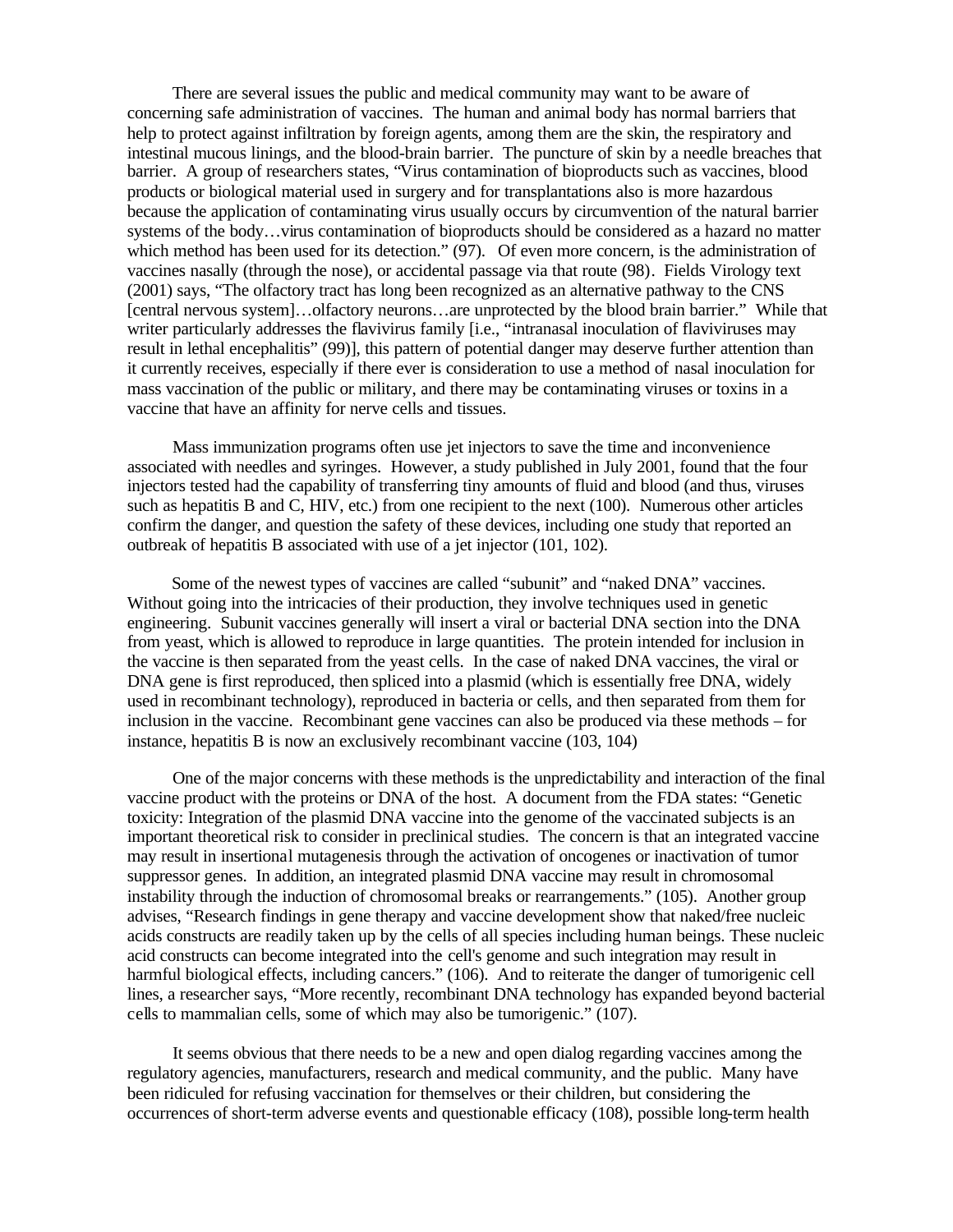damage, and now also facing the potential of wide-ranging loss of civil liberties (109), is it so surprising that many are questioning what the actual benefits are surrounding most vaccination protocols? Are the cases of damaged children, non-functional adults, the huge increases in cancer rates, immune and chronic diseases to be simply and blindly accepted by the public as "tolerable losses"?

 As a citizen with a right to good health, please be advised of the following issues. Vaccine quality in the U.S. relies for the most part, on manufacturers reporting to the FDA. Here is a relevant statement from the CDC: "Manufacturers are required to submit the results of their own tests for potency, safety, and purity for each vaccine lot to the FDA. They are also required to submit samples of each vaccine lot to FDA for testing. However, if the sponsor describes an alternative procedure which provides continued assurance of safety, purity and potency, CBER may determine that routine submission of lot release protocols (showing results of applicable tests) and samples is not necessary." (110) Yes, this is the scope of the quality-control protocol that oversees a market worth billions of dollars, yet allowing all these contaminants into the vaccines.

 It may be helpful to have an idea of the scope of the operation to understand what we are dealing with here. We are advised that "Large-scale cell culture operations for biotechnology products use millions of litres of complex media and gases as well as huge quantities of organic and inorganic raw materials. These raw materials must always be assumed to contain contamination by adventitious agents" (111). And because there is a potentially large number of animal and human viruses (or viral segments) that could be entering into the final vaccine products, it would take a equally large bank of molecular probes, as well as frequent, wide-spread testing, to screen for presence of these contaminating agents. This would obviously add time and expense for the manufacturers. What needs to be decided is this – is the effort and cost involved in cleaning up these admittedly filthy medical products, worth the resultant benefit to the public health? And since certain animal products are necessary for the production of vaccines, it may also be necessary to clean house at several levels, including the agricultural sector. It is no secret for instance, that commercial chicken flocks raised for meat and eggs are often carrying infectious avian leucosis virus, mentioned earlier in this report (112, 113, 114)

 For the record, the smallpox vaccine ordered by the U.S. government from Aventis is being produced on two types of continuous cell lines, the human embryonic MRC-5 and the green monkey Vero cells (115). We might also be advised of one researcher's thoughts, that "normal embryo and foreskin cells presumably represent a state in development which is genetically unstable, rendering them considerably more susceptible to malignant transformation." (116). Are remnants of these types of cells something we want injected into our bodies?

 The decision you make in accepting or refusing a vaccination can be a very personal one, but whatever you decide, do try to be informed of the true benefits and risks. Nobody should be forced to submit to any medical procedure, *especially* one of questionable value.

## **References / Notes**

[Items with a PMID number will usually have abstracts available to read. Go to the PubMed website: http://www4.ncbi.nlm.nih.gov/entrez/query.fcgi and enter the accession number into the search box.]

1. Trijzelaar B. Regulatory affairs and biotechnology in Europe: III. Introduction into good regulatory practice- -validation of virus removal and inactivation. Biotherapy 1993; 6(2):93-102. PMID 8398576.

2. Vilcek S. Identification of pestiviruses contaminating cell lines and fetal calf sera. Acta Virol 2001 Apr;45(2):81-6. PMID 11719986.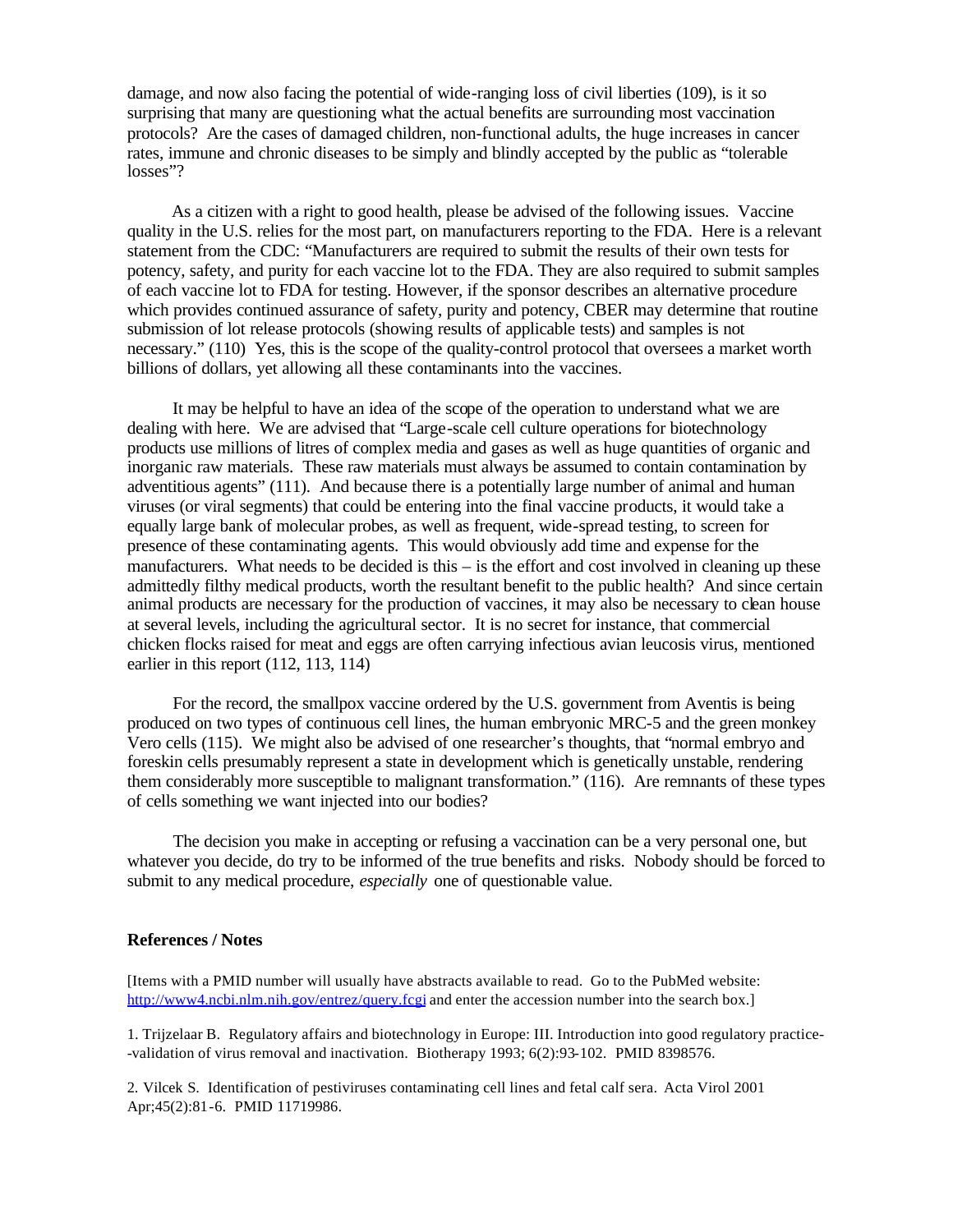3. Barkema HW, Bartels CJ, van Wuijckhuise L, Hesselink JW, Holzhauer M, Weber MF, Franken P, Kock PA, Bruschke CJ, Zimmer GM. Outbreak of bovine virus diarrhea on Dutch dairy farms induced by a bovine herpesvirus 1 marker vaccine contaminated with bovine virus diarrhea virus type 2. Tijdschr Diergeneeskd 2001 Mar 15;126(6):158-65. PMID 11285633.

4. Rolleston WB. Bovine serum: reducing the variables through the use of donor herds. Dev Biol Stand 1999;99:79-86. PMID 10404879.

5. Bolin SR, Matthews PJ, Ridpath JF. Methods for detection and frequency of contamination of fetal calf serum with bovine viral diarrhea virus and antibodies against bovine viral diarrhea virus. **:** J Vet Diagn Invest 1991 Jul;3(3):199-203. PMID 1655059.

6. Erickson GA, Landgraf JG, Wessman SJ, Koski TA, Moss LM. Detection and elimination of adventitious agents in continuous cell lines. Dev Biol Stand 1989;70:59-66. PMID 2759356.

7. Yanagi M, Bukh J, Emerson SU, Purcell RH. Contamination of commercially available fetal bovine sera with bovine viral diarrhea virus genomes: implications for the study of hepatitis C virus in cell cultures. J Infect Dis 1996 Dec;174(6):1324-7. PMID 8940226.

8. Giangaspero M, Harasawa R, Verhulst A. Genotypic analysis of the 5'-untranslated region of a pestivirus strain isolated from human leucocytes. Microbiol Immunol 1997;41(10):829-34. PMID 9403511.

9. Harasawa R, Mizusawa H. Demonstration and genotyping of pestivirus RNA from mammalian cell lines. Microbiol Immunol 1995;39(12):979-85. PMID 8789057.

10. Brock, KV. Pathogenesis of BVDV Infections**.** http://www.vetmed.auburn.edu/~brockkv/path.htm and http://www.vetmed.auburn.edu/~brockkv/terms.htm

11. Stoffregen B, Bolin SR, Ridpath JF, Pohlenz J. Morphologic lesions in type 2 BVDV infections experimentally induced by strain BVDV2-1373 recovered from a field case. Vet Microbiol 2000 Nov 15;77(1- 2):157-62. PMID 11042409.

12. Meehan JT, Lehmkuhl HD, Cutlip RC, Bolin SR. Acute pulmonary lesions in sheep experimentally infected with bovine viral diarrhoea virus. J Comp Pathol 1998 Oct;119(3):277-92. PMID 9807729.

13. Loken T, Krogsrud J, Bjerkas I. Outbreaks of border disease in goats induced by a pestivirus-contaminated orf vaccine, with virus transmission to sheep and cattle. J Comp Pathol 1991 Feb;104(2):195-209. PMID 1650802.

14. Yolken R, Dubovi E, Leister F, Reid R, Almeido-Hill J, Santosham M. Infantile gastroenteritis associated with excretion of pestivirus antigens. Lancet 1989 Mar 11;1(8637):517-20. PMID 2564059.

15. Potts BJ, Sever JL, Tzan NR, Huddleston D, Elder GA. Possible role of pestiviruses in microcephaly. Lancet 1987 Apr 25;1(8539):972-3.

16. Harasawa R. Latent Risk in Bovine Serums Used for Biopharmaceutic Production. http://www.asmusa.org/pcsrc/sum02.htm

17. Levings RL, Wessman SJ. Bovine viral diarrhea virus contamination of nutrient serum, cell cultures and viral vaccines. Dev Biol Stand 1991;75:177-81. PMID 1665461.

18. http://www.nybloodcenter.org/PatentsAndLicensing/SDTechnology.htm

19. Giangaspero M, Vacirca G, Harasawa R, Buttner M, Panuccio A, De Giuli Morghen C, Zanetti A, Belloli A, Verhulst A. Genotypes of pestivirus RNA detected in live virus vaccines for human use. J Vet Med Sci 2001 Jul;63(7):723-33. PMID 11503899.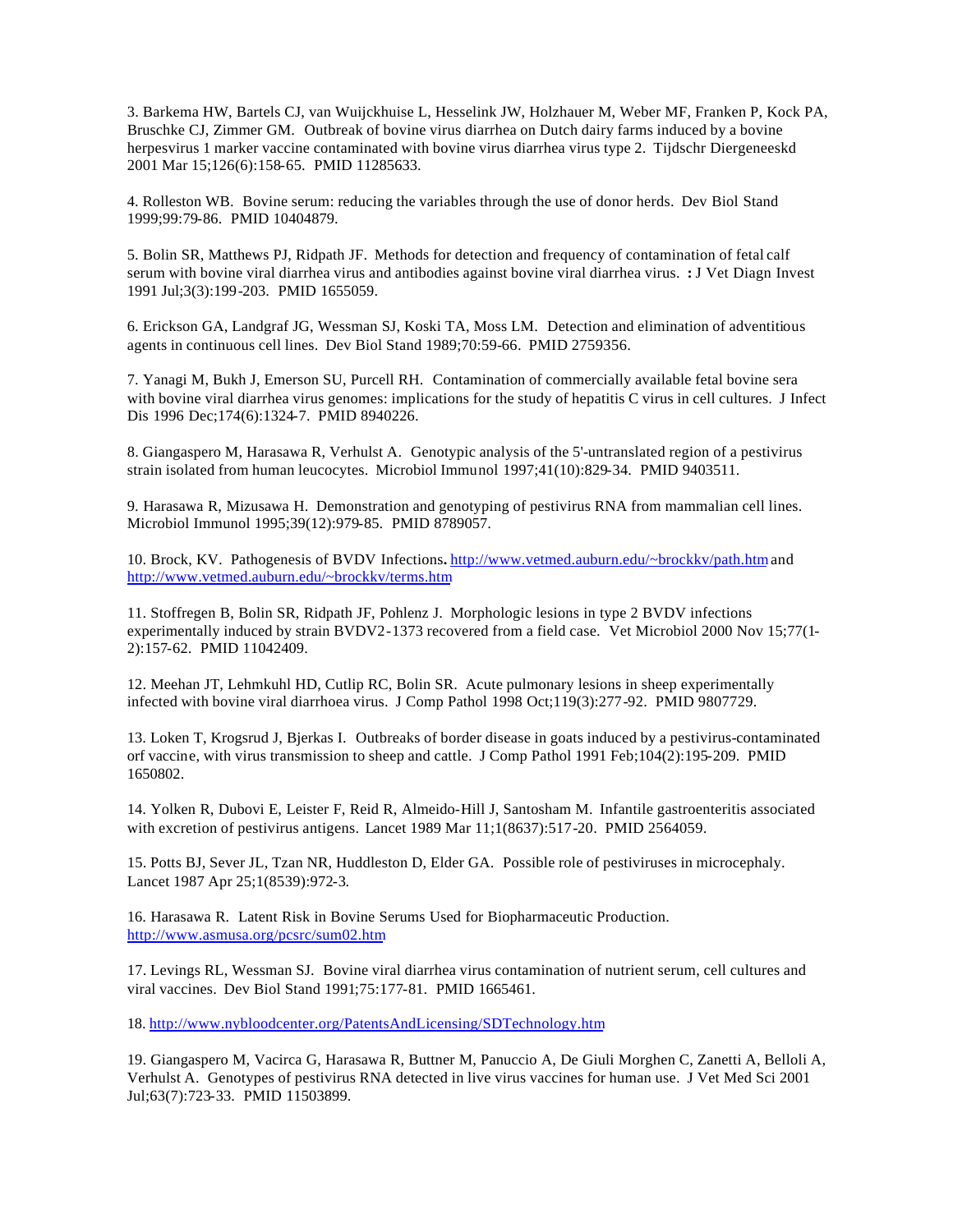20. Harasawa R, Mizusawa H. Detection of Pestiviruses from Mammalian Cell Cultures by the Polymerase Chain Reaction.Proceedings of 3rd Internet World Congress on Biomedical Sciences 1996.12.9-20 Riken, Tsukuba, Japan. http://www.3iwc.riken.go.jp/CONGRESS/SYMPO/SBB0202/AK0111/TIT.HTM

21. Contreras G, Bather R, Furesz J, Becker BC. Activation of metastatic potential in African green monkey kidney cell lines by prolonged in vitro culture. In Vitro Cell Dev Biol 1985 Nov;21(11):649-52. PMID 4066602.

22. Levenbook IS, Petricciani JC, Elisberg BL. Tumorigenicity of Vero cells. J Biol Stand 1984 Oct;12(4):391-8. PMID 6526826.

23. Furesz J, Fanok A, Contreras G, Becker B. Tumorigenicity testing of various cell substrates for production of biologicals. Dev Biol Stand 1989;70:233-43. PMID 2759351.

24. Letter to Sponsors Using Vero Cells as a Cell Substrate for Investigational Vaccines. Department of Health and Human Services, Public Health Service, Food and Drug Administration, Division of Vaccines and Related Products Applications, March 12, 2001. www.fda.gov/cber/ltr/vero031301.htm

25. U.S. Dept. of Health and Human Services, Public Health Service, Food and Drug Administration, Center for Biologics Evaluation and Research. Evolving Scientific and Regulatory Perspectives on Cell Substrates for Vaccine Development. http://www.fda.gov/cber/minutes/0907evolv.txt

26. Lewis AM Jr. Developing an approach to evaluate the use of neoplastic cells as vaccine substrates. Dev Biol (Basel) 2001;106:37-42; discussion 42-3. PMID 11761251.

27. Purcell DF. Pathogenesis of replication competent retroviruses derived from mouse cells in immunosuppressed primates: implications for use of neoplastic cells as vaccine substrates. Dev Biol (Basel) 2001;106:187-98; discussion 199, 253-63. PMID 11761231.

28. Amosenko FA, Svitkin YV, Popova VD, Terletskaya EN, Timofeev AV, Elbert LB, Lashkevich VA, Drozdov SG. Use of protamine sulphate for elimination of substrate DNA in poliovaccines produced on continuous cell lines. Vaccine 1991 Mar;9(3):207-9. PMID 1645900.

29. Thyagarajan B, McCormick-Graham M, Romero DP, Campbell C. Characterization of homologous DNA recombination activity in normal and immortal mammalian cells. Nucleic Acids Res 1996 Oct 15;24(20):4084- 91. PMID 8918816 (full text article available free at this link).

30. Ruscetti SK. Generation of mink cell focus-inducing retroviruses: a model for understanding how viralviral and viral-cellular interactions can result in biological consequences. Dev Biol (Basel) 2001;106:163-7; discussion 167-8, 253-63. PMID 11761228.

31. Hilleman MR. History, precedent, and progress in the development of mammalian cell culture systems for preparing vaccines: safety considerations revisited. J Med Virol 1990 May;31(1):5-12. PMID 2198327.

32. Butel JS, Lednicky JA. Cell and molecular biology of simian virus 40: implications for human infections and disease. J Natl Cancer Inst 1999 Jan 20;91(2):119-34. PMID 9923853.

33. Arrington AS, Lednicky JA, Butel JS. Molecular characterization of SV40 DNA in multiple samples from a human mesothelioma. Anticancer Res 2000 Mar-Apr;20(2A):879-84. PMID 10810370.

34. Vilchez RA, Madden CR, Kozinetz CA, Halvorson SJ, White ZS, Jorgensen JL, Finch CJ, Butel JS. Association between simian virus 40 and non-Hodgkin lymphoma. Lancet 2002 Mar 9;359(9309):817-23. PMID 11897278.

35. Shivapurkar N, Harada K, Reddy J, Scheuermann RH, Xu Y, McKenna RW, Milchgrub S, Kroft SH, Feng Z, Gazdar AF. Presence of simian virus 40 DNA sequences in human lymphomas. Lancet 2002 Mar 9;359(9309):851-2. PMID 11897287.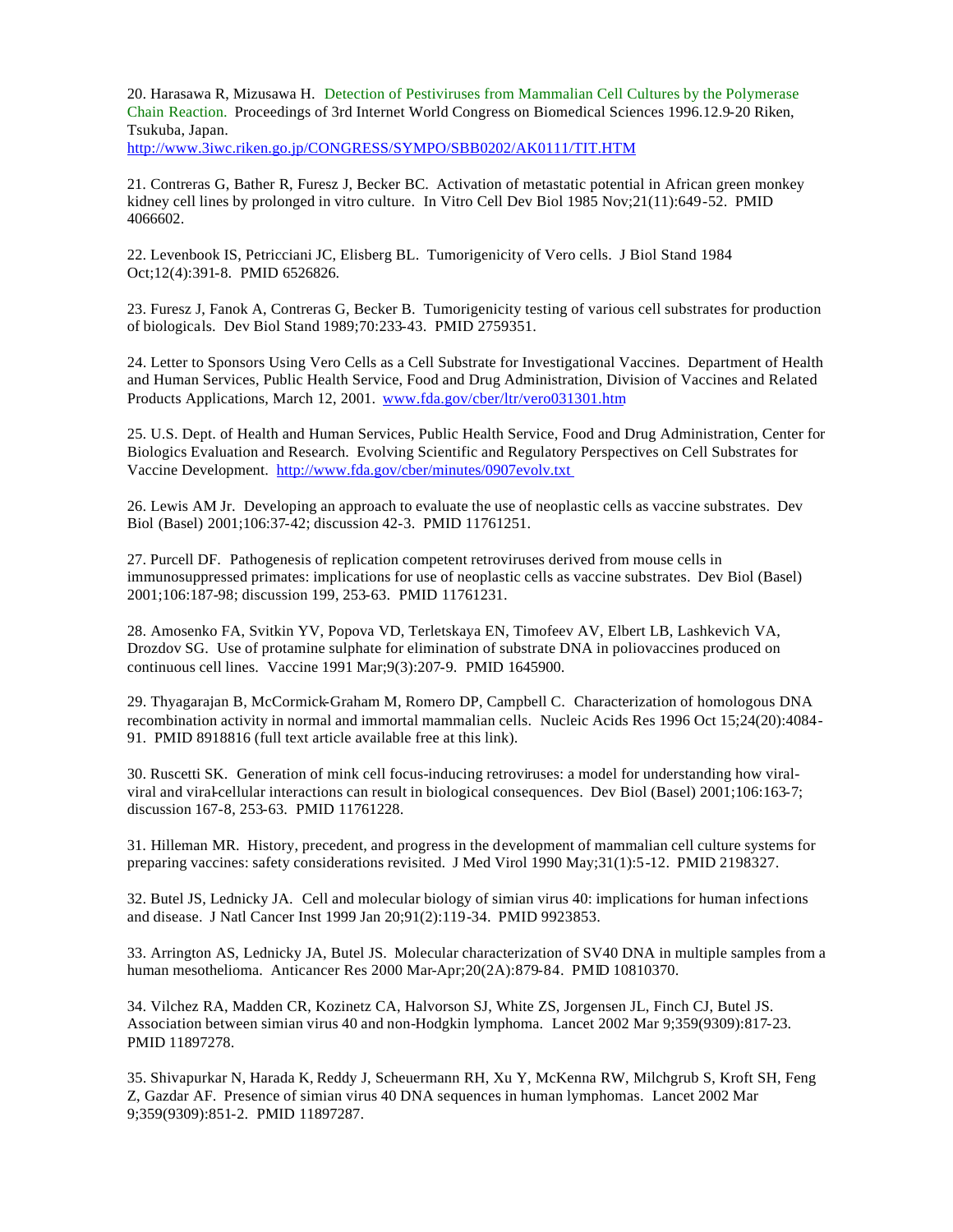36. Bu X, Zhang X, Zhang X, et Al. A study of simian virus 40 infection and its origin in human brain tumors. Zhonghua Liu Xing Bing Xue Za Zhi 2000 Feb;21(1):19-21. PMID 11860751.

37. Butel JS, Jafar S, Wong C, Arrington AS, Opekun AR, Finegold MJ, Adam E. Evidence of SV40 infections in hospitalized children. Hum Pathol 1999 Dec;30(12):1496-502. PMID 10667429.

38. von Mettenheim AE. Studies on simian viruses as possible contaminants of inactivated virus vaccines. I. Direct and serologic detection of simian adenovirus SV20. Zentralbl Bakteriol [Orig A] 1975 Jul;232(2-3):131- 40. PMID 1179876.

39. Schuurman R, van Steenis B, Sol C. Bovine polyomavirus, a frequent contaminant of calf serum. Biologicals 1991 Oct;19(4):265-70. PMID 1665699.

40. Nettleton PF, Rweyemamu MM. The association of calf serum with the contamination of BHK21 clone 13 suspension cells by a parvovirus serologically related to the minute virus of mice (MVM). Arch Virol 1980;64(4):359-74. PMID 7396725.

41. Fong CK, Gross PA, Hsiung GD, Swack NS. Use of electron microscopy for detection of viral and other microbial contaminants in bovine sera. J Clin Microbiol 1975 Feb;1(2):219-24. PMID 51855.

42. Erickson GA, Bolin SR, Landgraf JG. Viral contamination of fetal bovine serum used for tissue culture: risks and concerns. Dev Biol Stand 1991;75:173-5. PMID 1665460.

43. Kniazeff AJ, Wopschall LJ, Hopps HE, Morris CS. Detection of bovine viruses in fetal bovine serum used in cell culture. In Vitro 1975 Nov-Dec;11(6):400-3. PMID 172434.

44. Michalski FJ, Dietz A, Hsiung GD. Growth characteristics of bovine herpesvirus 1 (infectious bovine rhinotracheitis) in human diploid cell strain WI-38. Proc Soc Exp Biol Med 1976 Feb;151(2):407-10. PMID 175382.

45. Egyed L. Bovine herpesvirus type 4: a special herpesvirus (review art icle). Acta Vet Hung 2000;48(4):501- 13. PMID 11402667.

46. Egyed L. Replication of bovine herpesvirus type 4 in human cells in vitro.J Clin Microbiol 1998 Jul;36(7):2109-11. PMID 9650976.

47. Johnson ES. Poultry oncogenic retroviruses and humans. Cancer Detect Prev 1994;18(1):9-30. PMID 8162609.

48. For example, see Nevins JR, "Cell Transformation by Viruses", in Knipe DM et al (ed.), 2001. Fields Virology  $(4^{th}$  ed), Vol. I, chapter 10, p.245-283. Lippincott. Also see Joklik WK, "Tumor Viruses", in Joklik WK et al, 1992. Zinsser Microbiology ( $20<sup>th</sup>$  ed), chapter 59, p.869-905. Appleton & Lange.

49. Felder MP, Eychene A, Laugier D, Marx M, Dezelee P, Calothy G. Steps and mechanisms of oncogene transduction by retroviruses. Folia Biol (Praha) 1994;40(5):225-35. PMID 7895853.

50. Harris RJ, Dougherty RM, Biggs PM, Payne LN, Goffe AP, Churchill AE, Mortimer R. Contaminant viruses in two live virus vaccines produced in chick cells. J Hyg (Lond) 1966 Mar;64(1):1-7. PMID 4286627.

51. Payne LN, Biggs PM, Chubb RC, Bowden RS. Contamination of egg-adapted canine distemper vaccine by avian leukosis virus. Vet Rec 1966 Jan 8;78(2):45-8. PMID 4285488.

52. Knipe DM et al (ed.) 2001. Fields Virology  $(4<sup>th</sup>$  ed), Vol. I, p.1103. Lippincott.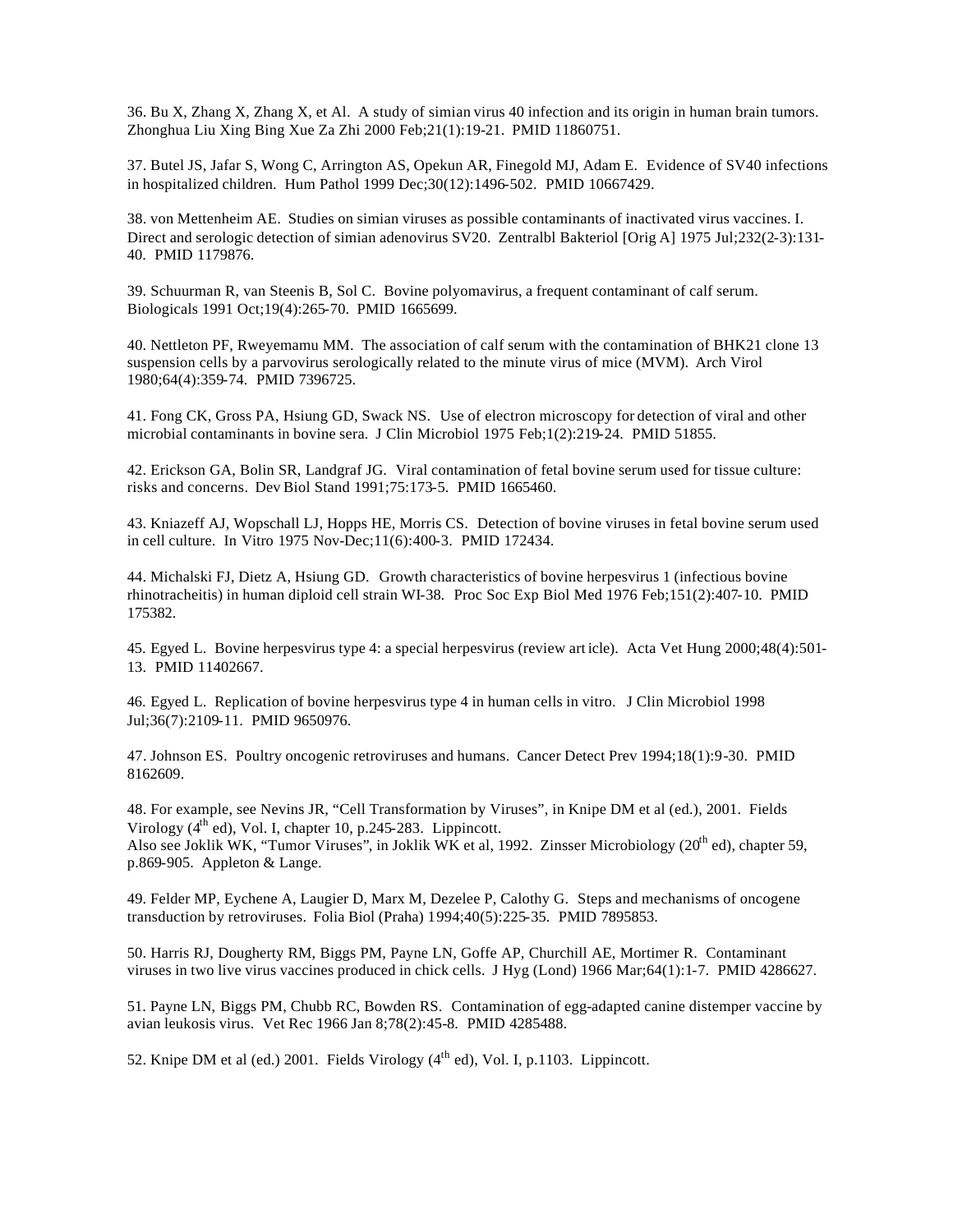53. Johnson JA, Heneine W. Characterization of endogenous avian leukosis viruses in chicken embryonic fibroblast substrates used in production of measles and mumps vaccines. J Virol 2001 Apr;75(8):3605-12. PMID 11264350.

54. Maudru T, Peden KW. Analysis of a coded panel of licensed vaccines by polymerase chain reaction-based reverse transcriptase assays: a collaborative study. J Clin Virol 1998 Jul 24;11(1):19-28. PMID 9784140.

55. Tsang SX, Switzer WM, Shanmugam V, Johnson JA, Goldsmith C, Wright A, Fadly A, Thea D, Jaffe H, Folks TM, Heneine W. Evidence of avian leukosis virus subgroup E and endogenous avian virus in measles and mumps vaccines derived from chicken cells: investigation of transmission to vaccine recipients. J Virol 1999 Jul;73(7):5843-51. PMID 10364336.

56. Hussain AI, Shanmugam V, Switzer WM, Tsang SX, Fadly A, Thea D, Helfand R, Bellini WJ, Folks TM, Heneine W. Lack of evidence of endogenous avian leukosis virus and endogenous avian retrovirus transmission to measles, mumps, and rubella vaccine recipients. Emerg Infect Dis 2001 Jan-Feb;7(1):66-72. PMID 11266296. Full article text available at www.cdc.gov/ncidod/eid/vol7no1/hussain.htm

57. Arshad SS, Howes K, Barron GS, Smith LM, Russell PH, Payne LN. Tissue tropism of the HPRS-103 strain of J subgroup avian leukosis virus and of a derivative acutely transforming virus. Vet Pathol 1997 Mar;34(2):127-37. PMID 9066079.

58. Johnson ES, Overby L, Philpot R. Detection of antibodies to avian leukosis/sarcoma viruses and reticuloendotheliosis viruses in humans by western blot assay. Cancer Detect Prev 1995;19(6):472-86. PMID 8925516.

59. Raines MA, Maihle NJ, Moscovici C, Crittenden L, Kung HJ. Mechanism of c-erbB transduction: newly released transducing viruses retain poly(A) tracts of erbB transcripts and encode C-terminally intact erbB proteins. J Virol 1988 Jul;62(7):2437-43. PMID 2897475.

60. Joklik WK, "Tumor Viruses", in Joklik WK et al, 1992. Zinsser Microbiology ( $20<sup>th</sup>$  ed.), chapter 59, p.889. Appleton & Lange.

61. Geier MR, Stanbro H, Merril CR. Endotoxins in commercial vaccines. Appl Environ Microbiol 1978 Sep;36(3):445-9. PMID 727776.

62. Kreeftenberg JG, Loggen HG, van Ramshorst JD, Beuvery EC. The limulus amebocyte lysate test micromethod and application in the control of sera and vaccines. Dev Biol Stand 1977;34:15-20. PMID 838139.

63. Sharma SK. Endotoxin detection and elimination in biotechnology. Biotechnol Appl Biochem 1986 Feb;8(1):5-22. PMID 3548752.

64. Fumarola D, Panaro A, Palma R, Mazzone A. Endotoxic contamination of biological products (ribosomal vaccines, viral vaccines and interferon). G Batteriol Virol Immunol 1979 Jan-Jun;72(1-6):72-7. PMID 95449.

65. Cussler K, Godau H, Gyra H. Investigation of the endotoxin content of veterinary vaccines. ALTEX 1994;11(5):24-29. PMID 11178403.

66. Whitaker AM, Smith EM. Effect of bacterial toxins in serum on the chromosomes of WI-38. Dev Biol Stand 1976 Dec 13-15;37:185-90. PMID 801471.

67. See "What are nanobacteria?" at http://www.nanobaclabs.com/PageDisplay.asp?p1=6578

68. Breitschwerdt EB, Sontakke S, Cannedy A, Hancock SI, Bradley JM. Infection with Bartonella weissii and detection of Nanobacterium antigens in a North Carolina beef herd. J Clin Microbiol 2001 Mar;39(3):879-82. PMID 11230398. Full article text available at

http://jcm.asm.org/cgi/content/full/39/3/879?view=full&pmid=11230398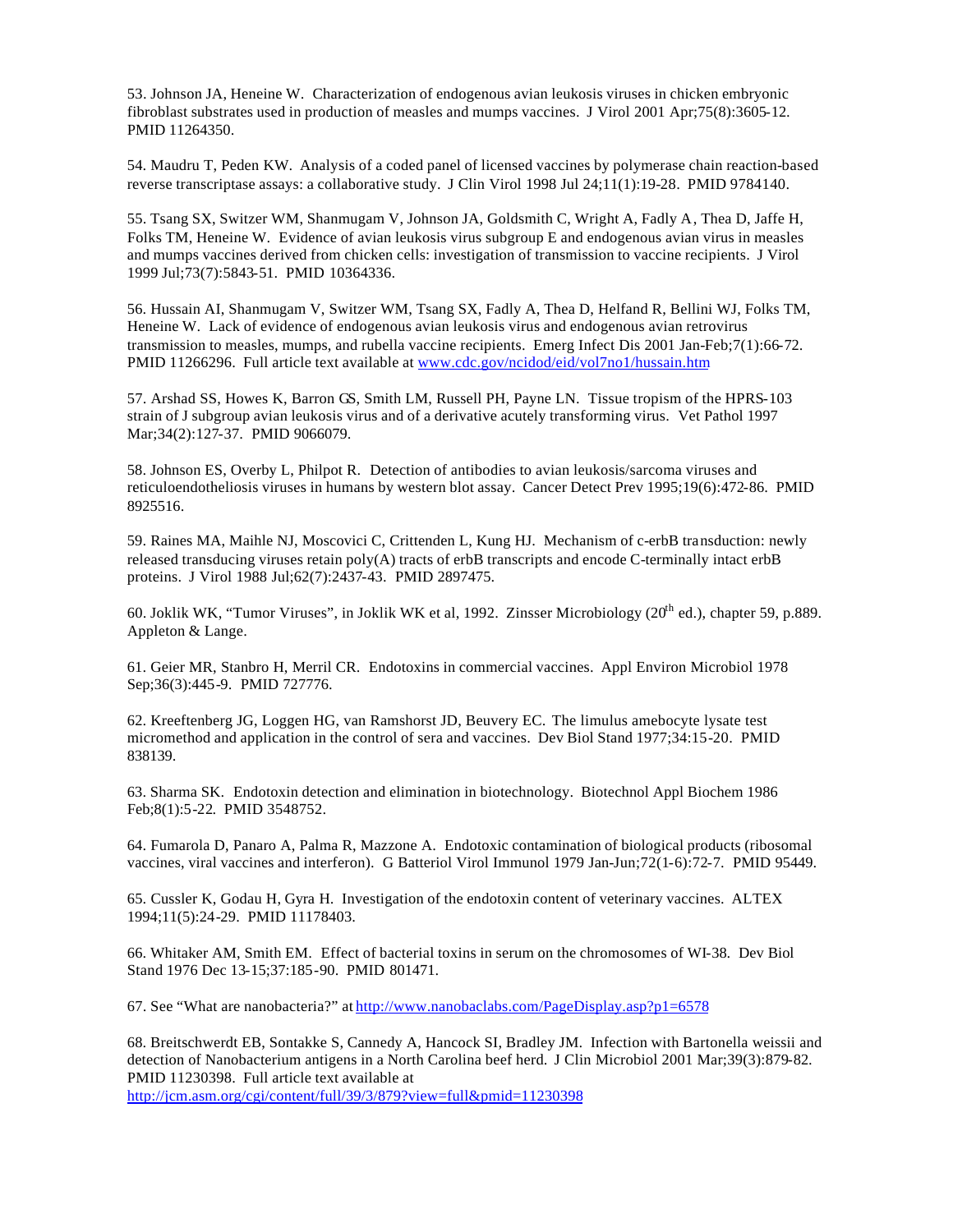69. Nanobacteria detected in vaccines. NanoNews 2001 July;1(2). Article available at http://www.nanobaclabs.com/Files/Newsletter/JulyNANONEWS1.pdf

70. Cell Culture Contamination Example. Mycoplasma. http://www.unc.edu/depts/tcf/mycoplasma.htm

71. Prasad E, Lim-Fong R. Mycoplasmas. http://www2.provlab.ab.ca/bugs/biologos/9702mypl.htm

72. Mycoplasma Detection Kit. http://www.atcc.org/Products/MycoplasmaDetectKit.cfm

73. Mattman LH, 2001. Cell wall deficient forms: stealth pathogens  $(3<sup>rd</sup>$  ed.). CRC Press.

74. Uphoff CC, Drexler HG. Prevention of mycoplasma contamination in leukemia -lymphoma cell lines. Hum Cell 2001 Sep;14(3):244-7. PMID 11774744.

75. Mycoplasma Detection and Elimination. http://www.dsmz.de/mutz/mutzmyco.htm

76. Mycoplasma Detection Kit. http://www.biovalley.fr/anglais/biology/mob\_cc.htm

77. Kojima A, Takahashi T, Kijima M, Ogikubo Y, Tamura Y, Harasawa R. Detection of mycoplasma DNA in veterinary live virus vaccines by the polymerase chain reaction. J Vet Med Sci 1996 Oct;58(10):1045-8. PMID 8916012.

78. Kojima A, Takahashi T, Kijima M, Ogikubo Y, Nishimura M, Nishimura S, Harasawa R, Tamura Y. Detection of Mycoplasma in avian live virus vaccines by polymerase chain reaction. Biologicals 1997 Dec;25(4):365-71. PMID 9467032.

79. Benisheva T, Sovova V, Ivanov I, Opalchenova G. Comparison of methods used for detection of mycoplasma contamination in cell cultures, sera, and live-virus vaccines. Folia Biol (Praha) 1993;39(5):270-6. PMID 8206173.

80. Nicolson GL, Nass M, Nicolson N. Anthrax vaccine: controversy over safety and efficacy. Antimicrobics and Infectious Disease Newsletter (Elsevier Science) 2000. Article located at http://www.flatlandbooks.com/anthrax.html

81. Thornton DH. A survey of mycoplasma detection in veterinary vaccines. Vaccine 1986 Dec;4(4):237-40. PMID 3799018.

82. Kong F, James G, Gordon S, Zelynski A, Gilbert GL. Species-specific PCR for identification of common contaminant mollicutes in cell culture. Appl Environ Microbiol 2001 Jul;67(7):3195-200. PMID 11425741.

83. Mycoplasma testing by PCR. http://locus.umdnj.edu/nia/qc/myco.html

84. Mycoplasma sp. Reagent Set. http://www.euroclone.net/mol\_biology/mycoplasma.htm

85. Macomber PB. Cancer and cell wall deficient bacteria. Med Hypotheses 1990 May;32(1):1-9. PMID 2190063.

86. Baseman JB, Tully JG. Mycoplasmas: sophisticated, reeme rging, and burdened by their notoriety. Emerg Infect Dis 1997 Jan-Mar;3(1):21-32. PMID 9126441. Full text article available at http://www.cdc.gov/ncidod/eid/vol3no1/baseman.htm

87. Gartler SM. Apparent Hela cell contamination of human heteroploid cell lines. Nature 1968 Feb 24;217(5130):750-1. PMID 5641128.

88. Lavappa KS. Survey of ATCC stocks of human cell lines for HeLa contamination. In Vitro 1978 May;14(5):469-75. PMID 566722.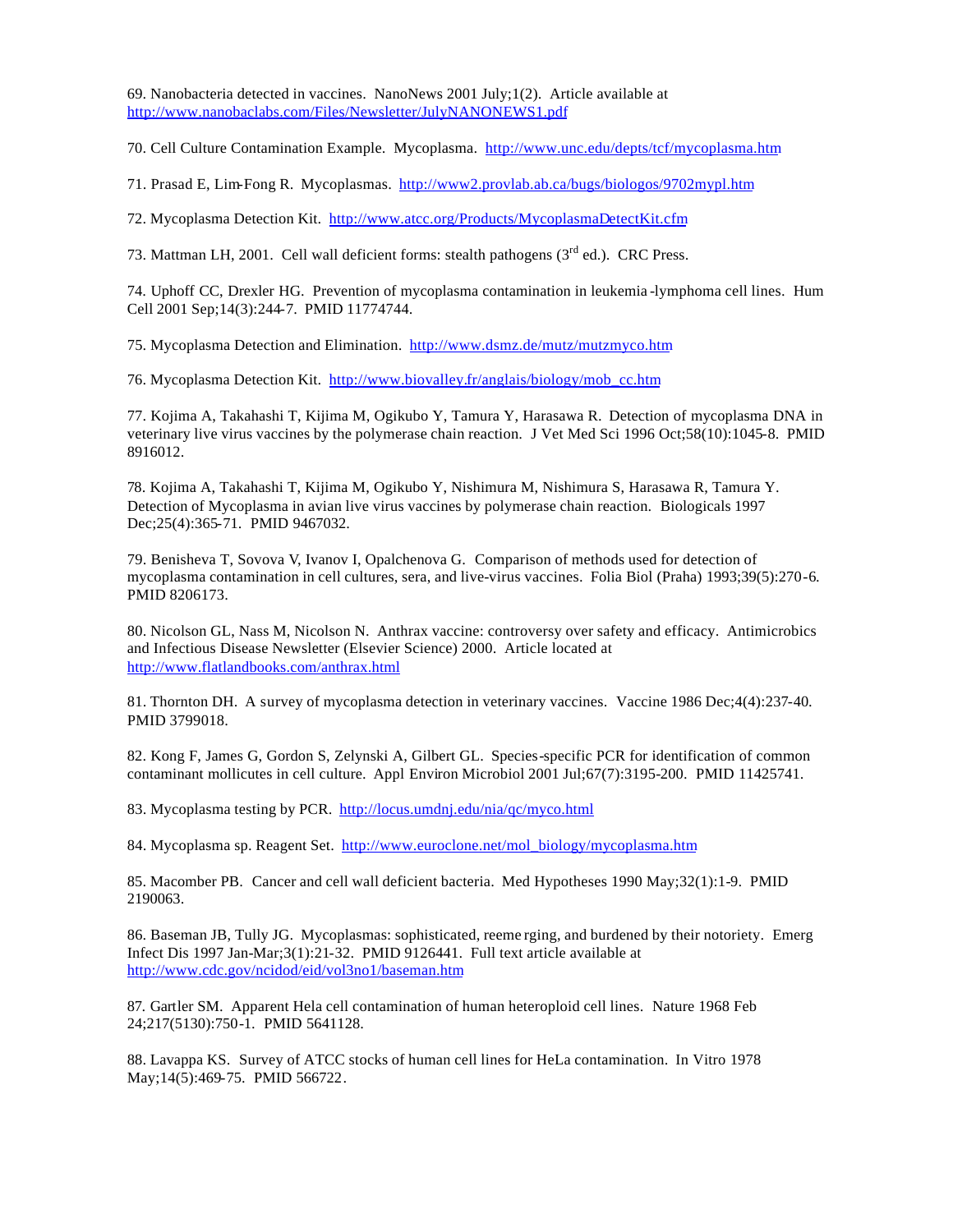89. Nelson-Rees WA, Daniels DW, Flandermeyer RR. Cross-contamination of cells in culture. Science 1981 Apr 24;212(4493):446-52. PMID 6451928.

90. Gold M. The cells that would not die. Science 81 1981 April; 29-35.

91. Gold M, 1986. A Conspiracy of Cells: One Woman's Immortal Legacy and the Medical Scandal It Caused. State University of New York Press.

92. Demidova SA, Tsareva AA, Mikhailova GR, Perekrest VV, Gushchin BV. Several methodologic problems in the control of cell cultures. Vopr Virusol 1976 May-Jun;(3):371-9. PMID 983006.

93. Hukku B, Halton DM, Mally M, Peterson WD Jr. Cell characterization by use of multiple genetic markers. Adv Exp Med Biol 1984;172:13-31. PMID 6328905.

94. MacLeod RA, Dirks WG, Matsuo Y, Kaufmann M, Milch H, Drexler HG. Widespread intraspecies crosscontamination of human tumor cell lines arising at source. Int J Cancer 1999 Nov 12;83(4):555-63. PMID 10508494.

95. Stacey GN. Cell contamination leads to inaccurate data: we must take action now. Nature 2000 Jan 27;403(6768):356. PMID 10667765.

96. Kniss DA, Xie Y, Li Y, Kumar S, Linton EA, Cohen P, Fan-Havard P, Redman CW, Sargent IL. ED(27) Trophoblast-like Cells Isolated from First-trimester Chorionic Villi are Genetically Identical to HeLa Cells Ye t Exhibit a Distinct Phenotype. Placenta 2002 Jan;23(1):32-43. PMID 11869090.

97. Buttner M, Oehmig A, Weiland F, Rziha HJ, Pfaff E. Detection of virus or virus specific nucleic acid in foodstuff or bioproducts--hazards and risk assessment. Arch Virol Suppl 1997;13:57-66. PMID 9413526.

98. Monath TP, Cropp CB, Harrison AK. Mode of entry of a neurotropic arbovirus into the central nervous system. Reinvestigation of an old controversy. Lab Invest 1983 Apr;48(4):399-410. PMID 6300550.

99. Burke DS, Monath TP, "Flaviviruses", in Knipe DM et al (ed.), 2001. Fields Virology  $(4^{th}$  ed), Vol. I, chapter 33, p.1057. Lippincott.

100. Hoffman PN, Abuknesha RA, Andrews NJ, Samuel D, Lloyd JS. A model to assess the infection potential of jet injectors used in mass immunisation. Vaccine 2001 Jul 16;19(28-29):4020-7. PMID 11427278.

101. Canter J, Mackey K, Good LS, Roberto RR, Chin J, Bond WW, Alter MJ, Horan JM. An outbreak of hepatitis B associated with jet injections in a weight reduction clinic. Arch Intern Med 1990 Sep;150(9):1923- 7. PMID 2393323.

102. Brink PR, van Loon AM, Trommelen JC, Gribnau FW, Smale-Novakova IR. Virus transmission by subcutaneous jet injection. J Med Microbiol 1985 Dec;20(3):393-7. PMID 4068027.

103. McAleer WJ, Buynak EB, Maigetter RZ, Wampler DE, Miller WJ, Hilleman MR. Human hepatitis B vaccine from recombinant yeast. Nature 1984 Jan 12-18;307(5947):178-80. PMID 6318124.

104. Hilleman MR. Yeast recombinant hepatitis B vaccine. Infection 1987 Jan-Feb;15(1):3-7. PMID 2437037.

105. Points to Consider on Plasmid DNA Vaccines for Preventive Infectious Disease Indications. Food and Drug Administration, Center for Biologics Evaluation and Research, Office of Vaccine Research and Review, December 1996. Full article available at http://www.fda.gov/cber/gdlns/plasmid.txt

106. Ho M, Ryan A, Cummins J, Traavik T. Slipping through the regulatory net: 'Naked' and 'free' nucleic acids. TWN Biotechnology and Biosafety Series No. 5, 2001. Available at http://www.twnside.org.sg/title/biod5.htm